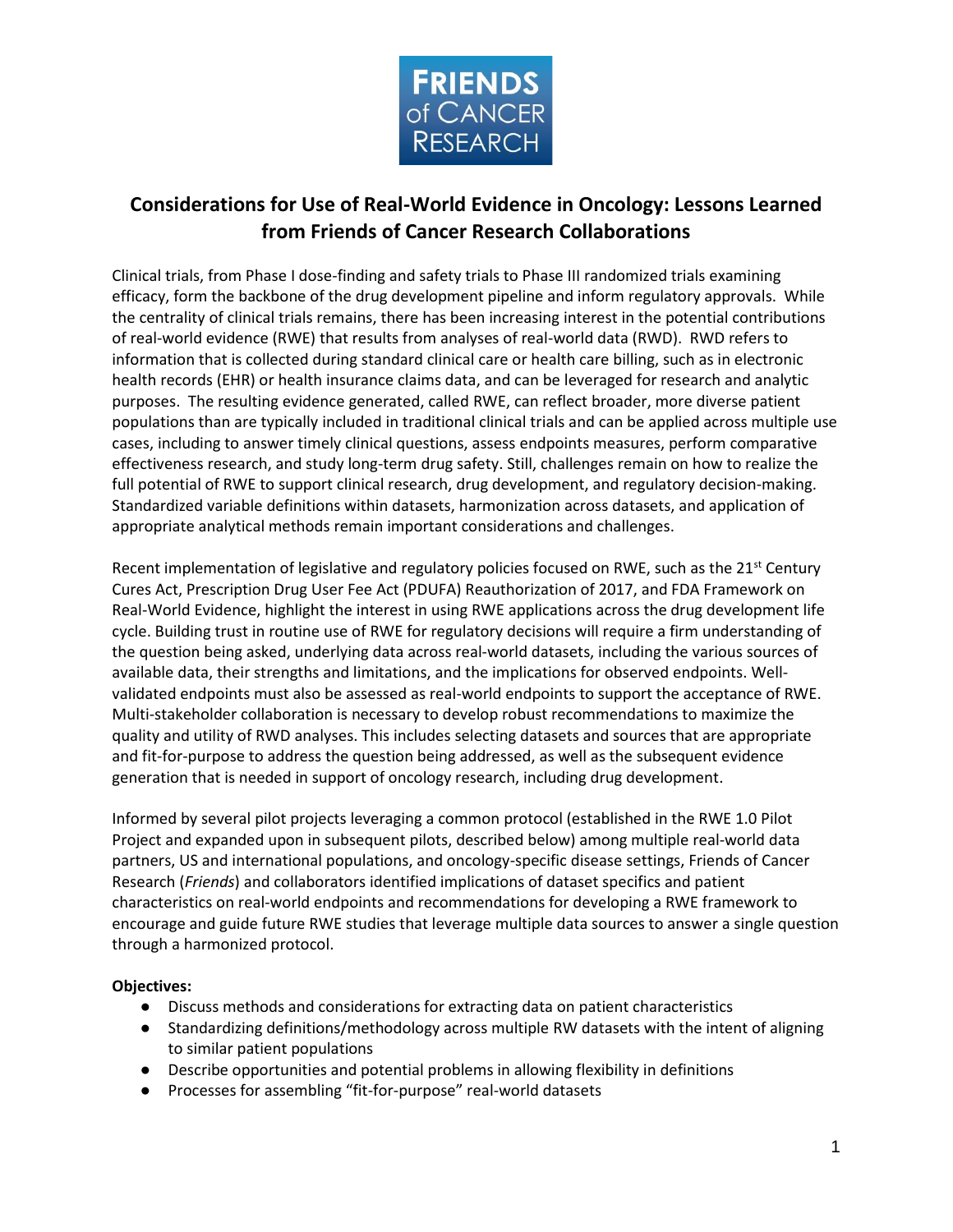## **Friends of Cancer Research Real-World Evidence Pilots**

## RWE 1.0 Pilot Project

The initial *Friends* RWE Pilot, 1.0, brought together six data partners to evaluate the performance of real-world endpoints across multiple data sources by focusing on a common clinical question: What endpoints for advanced non-small cell lung cancer (aNSCLC) patients treated with immune checkpoint inhibitors can be evaluated and compared across all of these data sources? To answer this question, the RWE Pilot 1.0 members aligned on a framework of necessary data elements, characteristics, definitions for real-world (rw) endpoints, based on data availability in electronic health record (EHR) and claims systems. The preliminary goal was to evaluate whether the various datasets included in this study could achieve similar results when measuring treatment effect using a common framework. The [protocol](https://www.focr.org/sites/default/files/pdf/RWE%20JCO%20Publication.pdf) developed through the RWE Pilot 1.0 served as the basis for several additional pilot projects aimed at (1) identifying minimum data quality and reporting standards to aid the interpretation of individual RWD studies, and comparisons across studies performed using different RWD sources, (2) evaluating the ability to estimate and compare effectiveness endpoints for different therapies across the data sources, and (3) adapting this framework for evaluation of rw endpoints in the context of a specific research question[. Results](https://www.focr.org/sites/default/files/pdf/RWE%20JCO%20Publication.pdf) from RWE Pilot 1.0 showed that similar patient populations could be extracted across datasets with differing underlying data sources using aligned baseline characteristic definitions and a harmonized protocol, and that certain rw endpoints, time-to-treatment discontinuation (rwTTD), were correlated with rw overall survival (rwOS).

RWE Pilot 1.0 was then extended to other data sources and disease settings in an effort to further examine the generalizability of the findings and the framework.

#### RWE Pilot 1.0: RWE Framework in the United Kingdom Cancer Analysis System

Through a collaboration with IQVIA and Health Data Insight CIC, using data from the Cancer Analysis System (CAS) database in the United Kingdom, we sought to apply the framework established in Pilot 1.0 to confirm previously observed associations between rwOS and potential proxy endpoints (rwTTD/TTNT) in a nationally sourced, population-level, dataset. The CAS study followed the *Friends* RWE Pilot 1.0 protocol and compared the original findings from six US data sources to a UK Cancer Registry (CAS database) to compare RWD in aNSCLC. CAS is a cancer registry that includes more than 99% of all cancer patients in England and contains data on patient and tumor characteristics, treatments, hospitalizations, and mortality. This study supported the findings from the original RWE Pilot 1.0 project and demonstrated a high level of correlation between rwOS and other rw endpoints, indicating the potential use of rwTTD/TTNT as a proxy endpoint for OS in real-world studies.

#### RWE Pilot 1.0: RWE Framework in Melanoma Patients from the RIC-Mel Database

In collaboration with Owkin/Centre Hospitalier Universitaire (CHU) de Nantes Pilot, we investigated the broader applicability of the RWE Pilot 1.0 framework in patients treated with immune checkpoint inhibitors for melanoma (anti-PD-1 monotherapy or anti-PD-1 combined with anti-CTLA-4 therapy as a first line of treatment or as a later line of treatment in advanced and metastatic melanomas). The project utilized the RIC-Mel database, which federates key patient information across 49 research institutions in France, with near comprehensive coverage and data that is highly curated and harmonized as all data collection is unified under a common CRF and digital platform interface for melanoma patients. Extending the RWE framework to patients with melanoma also provided an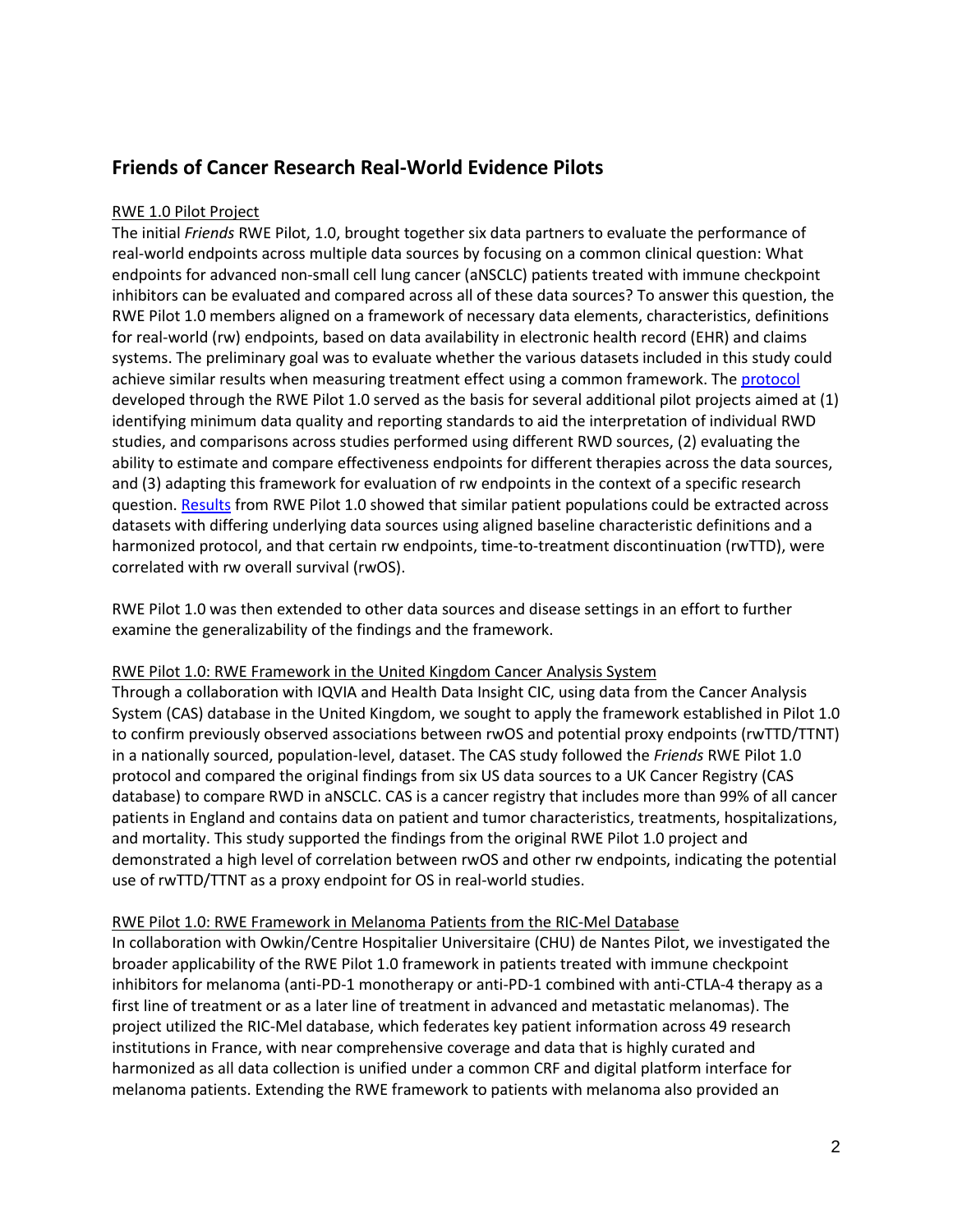opportunity to align on data quality, standards, and investigate rw endpoints and their correlation to OS in other disease settings outside NSCLC. The applicability of the RWE framework in melanoma, supports further development of the framework as the structure for future studies.

#### RWE Pilot 2.0 Pilot: Treatment Comparisons Analysis

Building on the work of the RWE Pilot 1.0, in 2019, *Friends* convened ten data partners, including organizations with data from EHRs or insurance claims, to conduct a parallel study where the different data sources were used to assess endpoints among aNSCLC patients receiving different first-line treatment regimens. Given the accumulating clinical experience with immune-oncology (IO) therapies, the RWE Pilot 2.0 was performed to assess treatment effect between platinum doublet chemotherapy, PD-L1 monotherapy, and PD-L1 in combination with platinum doublet chemotherapy using a common protocol. Patients meeting broad [inclusion and exclusion criteria](https://www.focr.org/sites/default/files/Treatment-Comparisons_SAP.pdf) (treated with a qualifying therapy in first-line for aNSCLC, see [SAP\)](https://www.focr.org/sites/default/files/Treatment-Comparison-stats-plan.pdf) were included to reflect the real-world population represented by the different data sources. Results of the study trended towards better outcomes in patients receiving IO over chemotherapy, directionally consistent with the findings of recent clinical trials.

## RWE Pilot 2.0 Pilot: Internal Consistency Analysis

Five RWE Pilot 2.0 data partners with data sourced from EHRs formed a subgroup to assess the consistency of findings in relation to trial results that examined the same treatment effects. Using the initial RWE Pilot 2.0 protocol as the basis for this study, additional patient inclusion/exclusion criteria were applied, leveraging EHR and lab data. The criteria, based on the KEYNOTE-189 clinical trial (platinum doublet chemotherapy versus PD-L1 in combination with platinum doublet chemotherapy in first-line aNSCLC), guided cohort selection to compare treatment effects in a more homogenous 'triallike' real-world population, using rw endpoints of OS, TTNT, and TTD. The inclusion/exclusion criteria in this analysis were selected to facilitate greater alignment of baseline characteristics across datasets and greater similarity to clinical trial populations, although significant differences remain, on which approval of immune checkpoint inhibitors had been based (no balancing or weighting was applied). Treatment effects were compared at multiple restriction steps by select trial-based criteria, to assess how inclusion/exclusion criteria may have contributed to differences in observed treatment effect estimates. Additionally, the application of nuanced trial-based inclusion/exclusion criteria to EHR data yielded important insights regarding data capture and the ability of RWD to identify precisely defined patient populations and characteristics.

The results from the above analyses were shared amongst all participating groups, to facilitate discussion of the combined learnings, and to subsequently develop a list of considerations for the design, conduct and interpretation of RWD studies from different data sources. Manuscripts are pending for each of the four expansion pilots.

## **Considerations for a Real-world Evidence Framework**

These five RWE pilot programs have yielded important lessons learned regarding establishing a RWE framework across multiple data partners in order to answer a common clinical question and we summarize these below.

#### **Establishing a Research Question**

To begin, defining and aligning on the clinical research question or objective is the key for any RWD study. All subsequent study considerations, including whether a data source is fit for purpose (meets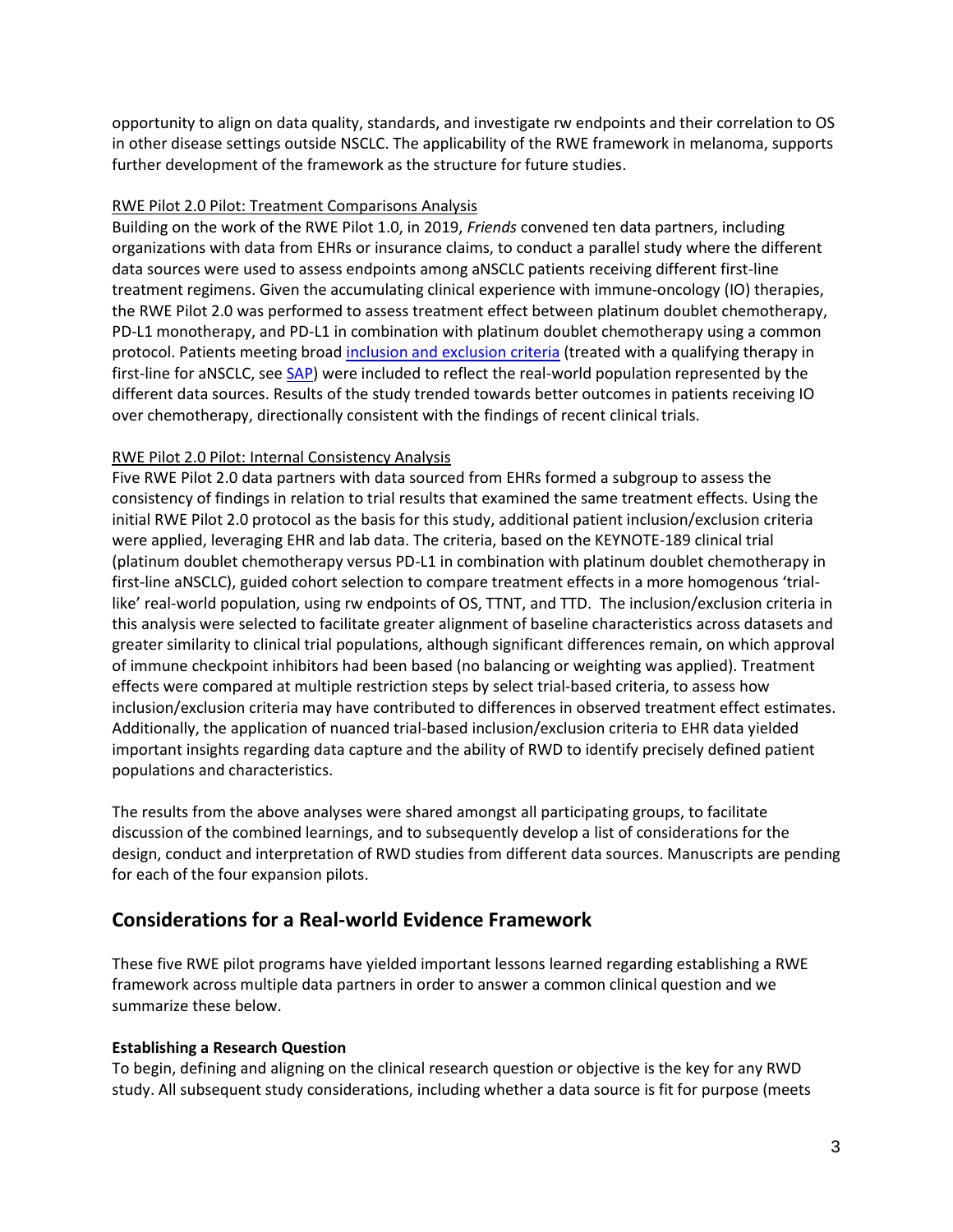certain data quality and completeness to address a specific question) and acknowledging potential limitations of data collection in real-world practice settings), will be guided by the clinical question. The considerations addressed in this whitepaper reflect lessons learned in the context of the RWE Pilot 2.0 research questions (**Box 1**).

## **Box 1. Pilot 2.0 Research Questions**

*Objective 1: Describe demographic and clinical characteristics of patients with aNSCLC receiving frontline chemotherapy doublet, PD-(L)1 monotherapy, or PD-(L)1 + doublet chemotherapy.* Purpose: Provide baseline understanding of the similarities/differences among the datasets to describe what confounding factors may need to be considered when interpreting the data.

*Objective 2: Evaluate treatment effect size in frontline therapy regimens using real-world endpoints.* Purpose:Agree on data-source specific definitions and measurement of endpoints assessed through real-world data, in order to ensure reliability, consistency, and preservation of clinical meaning.

## **Standardizing a common set of data elements**

Establishing a core set of data elements to collect and standardize definitions could enable greater comparability across RWE studies, independent of data source(s). Demographics such as age and sex are minimal, structured, data elements that are typically readily available across independent data sources. However, eligibility criteria and definitions for other data elements demand thoughtful consideration and transparency such as: a) variables available in different formats (for example, PD-L1 biomarker positive/negative indicator vs. percent staining), b) variables requiring a curated definition (for example, ICD codes vs. lab values in the definition of organ function), or c) variables requiring extraction from unstructured data (for example, status of advanced cancer at initial diagnosis vs. progression after initial, earlier-stage diagnosis).

Using the RWE Pilot 2.0 as a case study, we propose a core set of data elements for consideration in real-world oncology studies (**Appendix Table 1**). We include further considerations for harmonizing definitions across datasets with the prerequisite core data elements to address the pre-specified research question.

#### **Considerations**

1. Identify a core set of data elements that can be systematically defined across real-world datasets for the proposed study.

Important considerations when creating a core set of data elements include commonality and availability of data across datasets, the clinical setting, and study objectives. Data elements that are consistently available across all or the majority of datasets will reduce data variability and increase understanding of data missingness within the datasets. The completeness of each data element within each dataset, as well as across datasets, should be evaluated and reported. Selection of core data elements should also consider the clinical context. As a result, a core set of data elements (**Appendix Table 1**), will require modifications when applying across disease or therapeutic class. For example, smoking status may be relevant across multiple diseases but provide particularly important prognostic information in lung cancer, as opposed to other cancer types, such as melanoma. The phenotype of melanoma requires different information such LDH, BRAF and histologic details of primary lesion. However, age, sex, and stage of disease are important data elements across all of the RWE Pilots.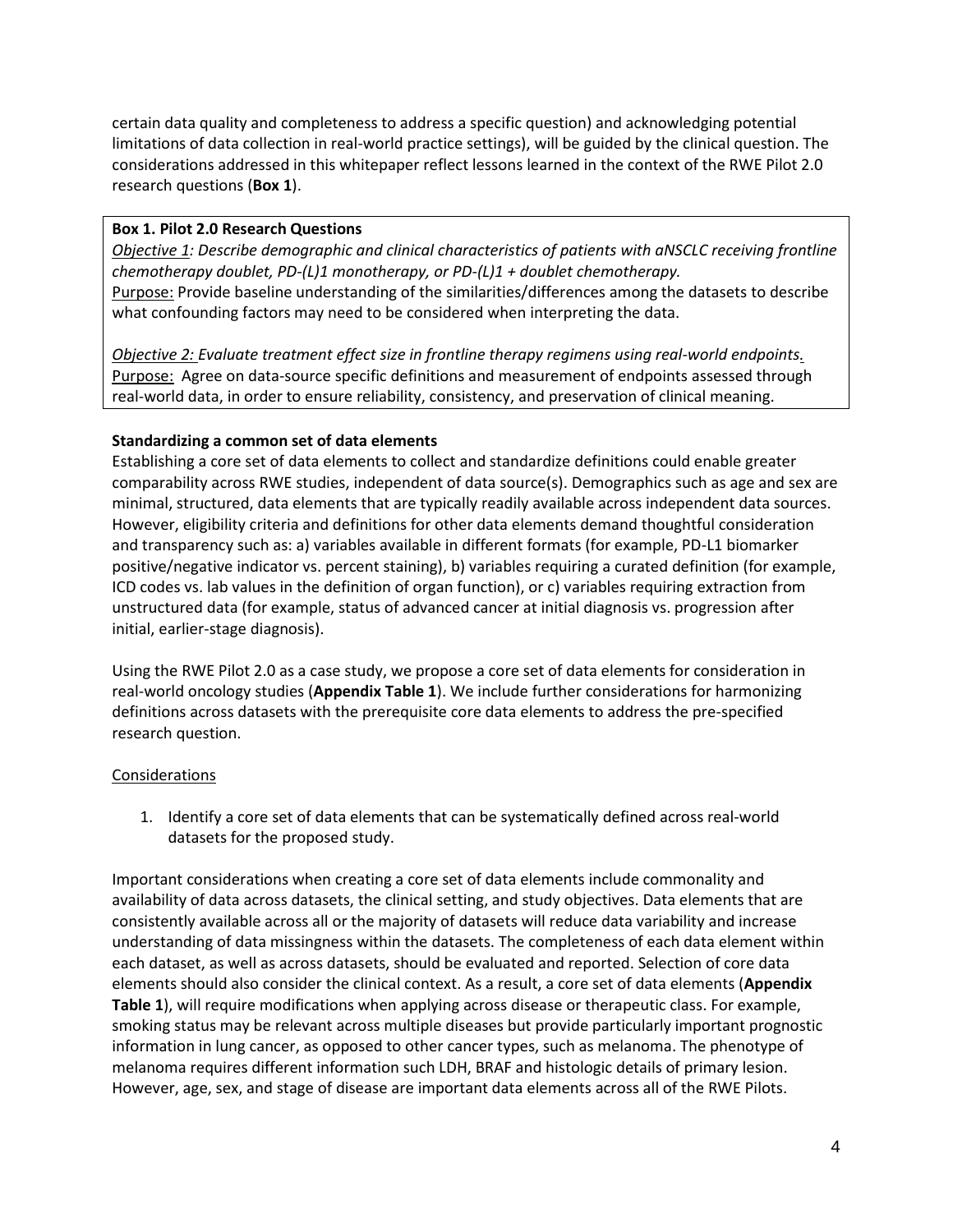Additionally, consider that the prognostic value of a characteristic such as smoking status will depend upon the level of variable completeness and definition used for this data element (for example, patient was never a smoker vs. there is no evidence of smoking history). Last, consider the study objectives and endpoints to be measured when selecting core data elements as this will help with selecting the most appropriate data elements. For example, patient age at advanced diagnosis would be a more appropriate characteristic than age at initial diagnosis (where a patient presented with early stage disease and now has aNSCLC) for a study objective to observe treatment effect in patients with aNSCLC.

2. Identify the analytic variables that require a high level of harmonization vs. those that can accommodate variability across data sources.

Harmonized definitions should be employed wherever possible and particularly for data elements with high likelihood of impact on endpoint calculations. However, standardized definitions are not always feasible and variability across datasets may be acceptable as assessed on a per study basis. For example, even when using a common case report form across institutions within a data source, heterogeneity of information reporting can persist between institutions (e.g. lymph node removals can be coded differently depending upon the clinical site). To identify data elements where variability may be acceptable, consider 1) whether harmonization is possible given each source of the data element (e.g., EHR vs. claims data; diagnosis vs. laboratory value for defining a comorbidity) and the underlying population and 2) whether harmonization is necessary. For example, treatment initiation date could be sourced from administrative claims, an electronic prescription order, or date of administration within an EHR, and a flexible definition could ensure more comprehensive identification of patients receiving a particular treatment. Similarly, practice patterns can vary across geographic regions and clinical practices and can impact how a frontline therapy is defined within different datasets. Flexible definitions may be needed that place greater emphasis on accurate identification of appropriate patient populations within the context of each dataset compared to harmonization of variable definitions among datasets. Last, a harmonized definition may not be necessary for some data elements, particularly where little to no impact on the included patient population or calculation of endpoints is expected or where stringent definitions could limit potential observations. For example, the RWE Framework broadly identified inclusion based upon treatment with a platinum doublet chemotherapy or IO monotherapy or IO in combination with any platinum doublet chemotherapy but did not restrict to specific drugs or pre-defined procedure codes (Healthcare Common Procedure Coding System (HCPCS)/Drug Codes) for specific regimens. As a result of allowing for inclusion based upon a class of drugs, the study evaluated on and off-label use that might have been excluded from the study if more stringent inclusion criteria had been applied.

Similarly, if the variable in question is included in an analysis as a potential confounder (i.e., to adjust for confounding), the specific form the confounder takes in the model may be less relevant than other variables for which specific inferences are intended. The strength of confounding exhibited by each variable is also important and consistent modeling of each variable across datasets will be important to control for confounding.

3. Align on harmonized definitions where appropriate.

Harmonizing the definition for key data elements can help account for variability likely to exist among datasets in terms of the source and patient population represented. Factors to address when aligning definitions include accuracy, extent of missingness, and granularity. Similarly, categories of reference values for classification of covariates (such as lab values) should be agreed upon and used consistently.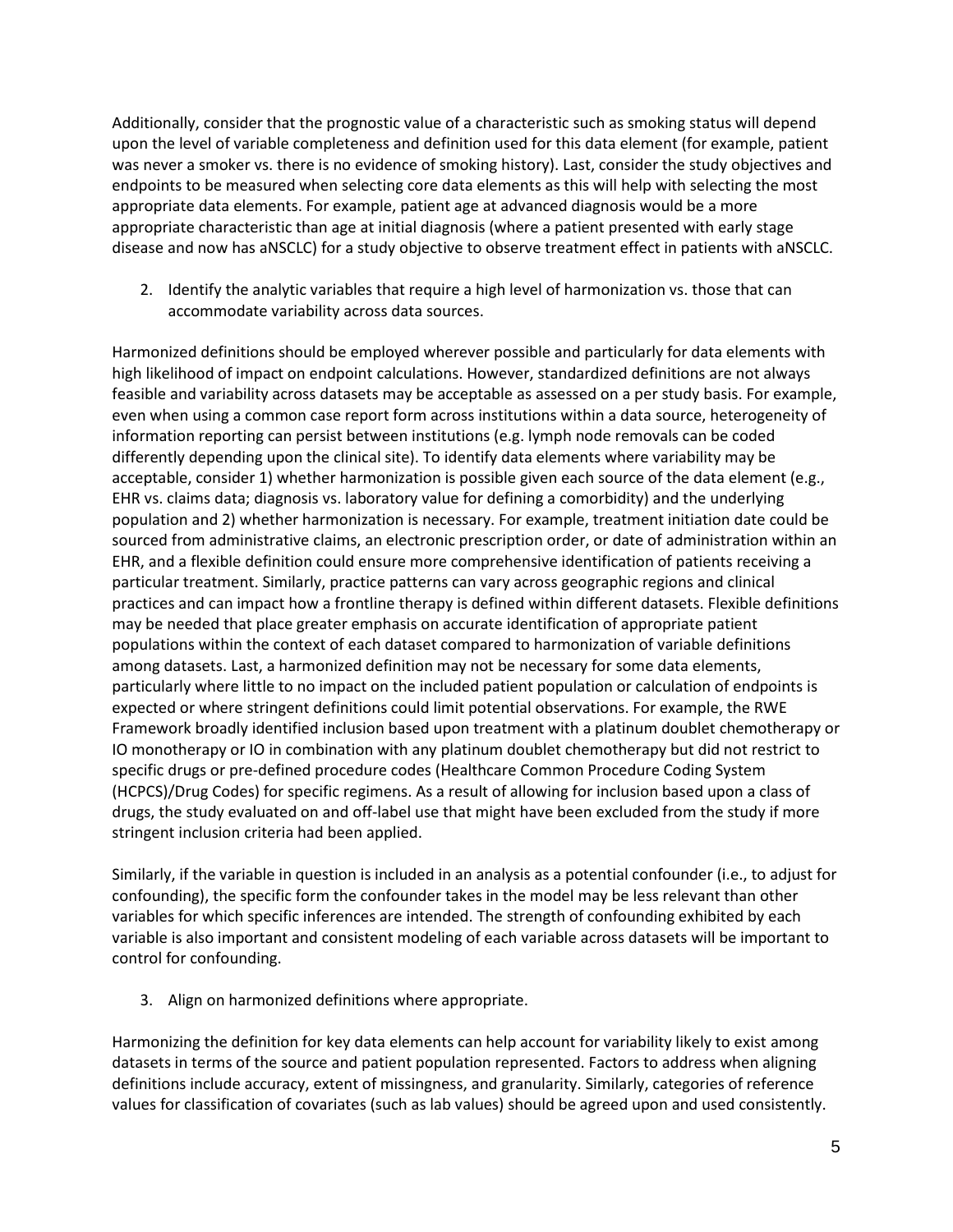First, data accuracy is important to consider for harmonization of definitions. For example, the definition of covariates such as organ function, which can be extracted from ICD codes or laboratory test results, should be considered for potential implications on results. Analyses utilizing extracted laboratory values are likely to have greater granularity when comparing magnitudes of organ failure (normal, mild, moderate, or severe) as compared to definitions based on structured ICD codes, which may communicate less information (for example, evidence of organ disease) but be recorded more frequently than lab test results. Different considerations for missingness should be accounted for when comparing diagnostic data [ICD codes] vs. lab value data, where absence of ICD codes or test results does not equate to absence of a condition. Differentiation between patients with no evidence of organ disease and patients with unknown organ function will be difficult or impossible, particularly when utilizing only structured ICD codes.

Second, consider the source/level of detail of data elements when harmonizing definitions, particularly where there is variability in how the data element is documented. For example, PD-L1 expression can be reported in a variety of ways (pathology report vs physician reported) and additionally have different thresholds for what constitutes a "positive" or "negative" result. When both sources of biomarker status are used, definitions should reflect the existing variation and attempt to align populations where possible.

Third, when addressing data missingness and the reason for missingness (whether or not missingness is at random) it is important to understand the indication(s) for measuring covariates such as organ function. While certain tests of organ function may be done routinely in line with clinical guidelines, some may be ordered specifically if patients have preexisting conditions or present with certain symptoms. In that case, the ascertainment is biased and will impact endpoint estimates. Similarly, HIV testing is not routinely done outside of clinical trial selection. It is also important to consider that for some comorbidities, such as hypertension, using diagnostic vs. lab data for identification could lead to different endpoint estimates. Patients who have hypertension that is controlled through medication may be identified by ICD codes for hypertension or diabetes in some patient records. However, those same patient records would indicate normal blood pressure values due to control with anti-hypertensive medications. As a result, the use of diagnostic codes vs. lab values may not yield the same value for some covariates. The same would apply to use of diagnostic codes vs lab values of blood glucose to identify diabetes in a patient on medications to normalize blood glucose level. The ascertainment window for laboratory values will also impact this measure, taking into account proximity of data ascertainment to timeframe of interest and how to address reporting of multiple laboratory values during the study period.

Last, consider the granularity of definitions. For example, identification of adverse events is of particular importance in RWE but is especially difficult to measure if relying primarily on structured data to attribute to a particular therapy or treatment. Assignment of attribution requires chart review, which is variable and time consuming. A related example is use of the term "advanced" (this includes both Stage IIIB/C and IV disease) to identify aNSCLC patients, which can have an impact on observed endpoints for the specified population. The term "advanced" may be defined as a patient with a certain stage of disease at diagnosis or having developed metastatic disease independent of initial stage, but if the focus of the study is the treatment of metastatic NSCLC then only Stage IIIB/C patients should be eligible if they progressed with metastatic disease. The definition of advanced in this case will depend upon the ability of each dataset to capture and identify progression as a disease indicator or as a clinical endpoint within each dataset. Similarly, large amounts of missingness in progression data may also impact the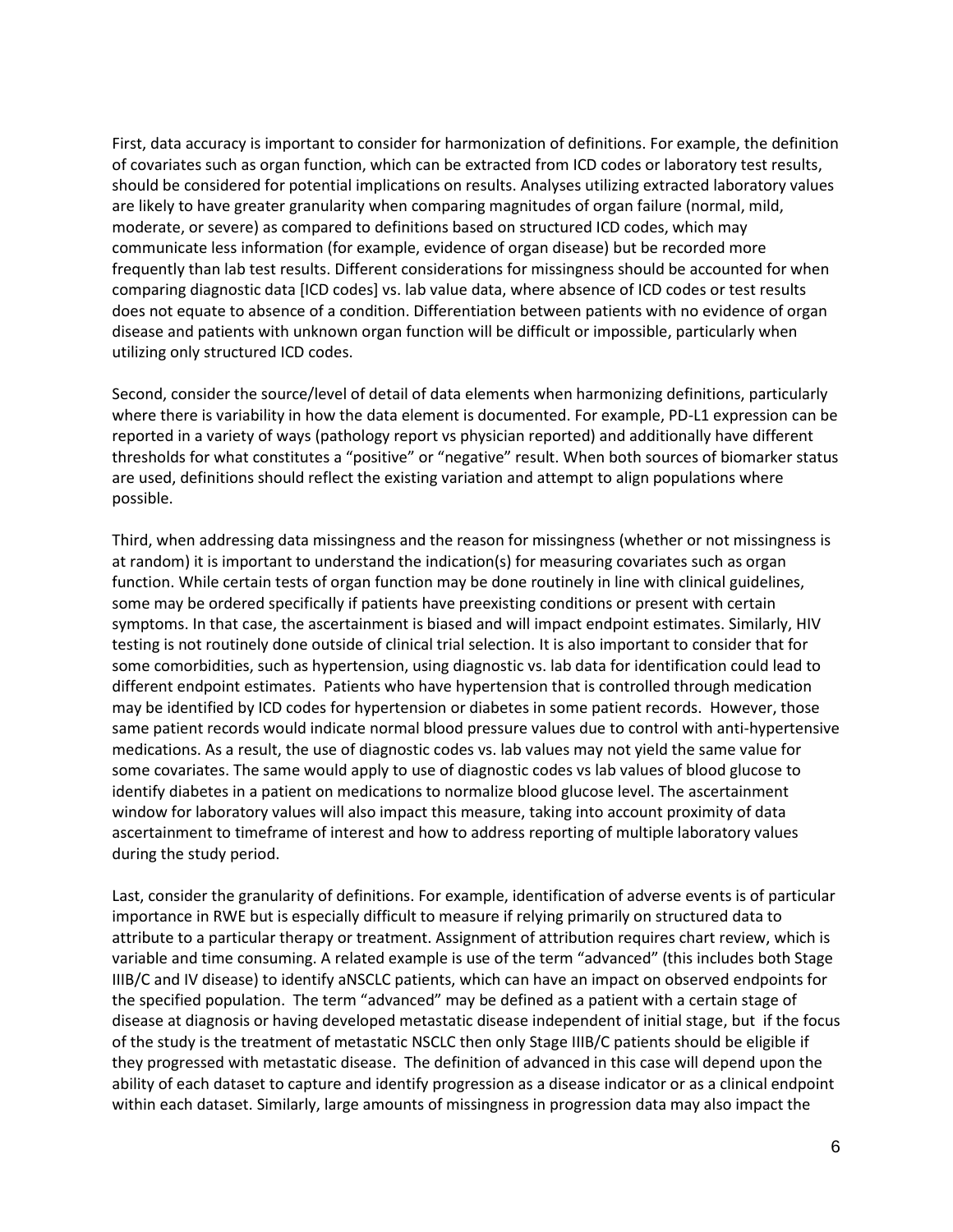patient population selected for a study and should be considered when aligning definitions and interpreting results. Other considerations include clinical guidelines and workflows for disease surveillance (following treatment), that may or may not differ across practice settings, and duration of follow-up.

4. Review of the distribution of identified variables by collaborators.

Lastly, review the distribution of the pre-specified variables for each population across datasets as an internal check on the study definitions and alignment on methods implementation. Specifically, use this informal assessment to identify unexplained outliers associated with a collaborator/data source (e.g., high number of early deaths or very long survival, or high percentage of advanced diagnosis) and missingness within datasets. This can help to not only identify where additional checks are needed to determine if an error has been made (e.g., in the harmonization process) but data sources to exclude for certain analyses because data is not fit-for-purpose (at least for the study at hand).

## **Methodological considerations for interpreting endpoints**

The information that can be gleaned from a real-world study depends on the methodology and definitions used to select the patient population. In addition to a core set of data elements and harmonized definitions for patient selection, it is essential to align on common statistical methodology for analyzing and interpreting endpoints. The level of specification in the real-world methodology is paramount as this will help to reduce confounding and variability in implementation due to differences in interpretation of the protocol. Ultimately, a thorough methodology will be important to facilitate earlier engagement with regulatory agencies for RWD to support drug development and regulatory decision making as well.

● Identify and summarize the source of the endpoint information and how the endpoint was derived.

A thorough understanding of the source of the data used to derive the endpoint, including limitations and completeness of the data, is necessary to draw accurate conclusions. The source, completeness, and accuracy of mortality data in observational studies can impact comparative effectiveness inference. For example, death information is not systematically captured in routine clinical care in the U.S., potentially requiring multiple sources of information to be used to capture mortality. Further, calculating sensitivity and specificity for mortality in EHR data requires linking to a gold standard and may present challenges for de-identified data sources, particularly in the U.S. data sources. Even though a centralized mortality database, the National Death Index, exists for research use, it is often not linked to in the context of RWD, and regardless is not complete in a timely manner, precluding its use for evaluation of new therapies. Reporting metrics including data completeness, sensitivity, and specificity for mortality should be established. In cases where EHR data is used, more information can be obtained by performing chart review as opposed to strictly depending on structured data.

● Determine appropriate endpoints.

The specific research question and clinical context will drive selection of an appropriate endpoint (**Tables 1 and 2**). For example, objective endpoints, such as OS are susceptible to factors such as post baseline events, such as treatment crossover, and may make treatment effects harder to interpret. OS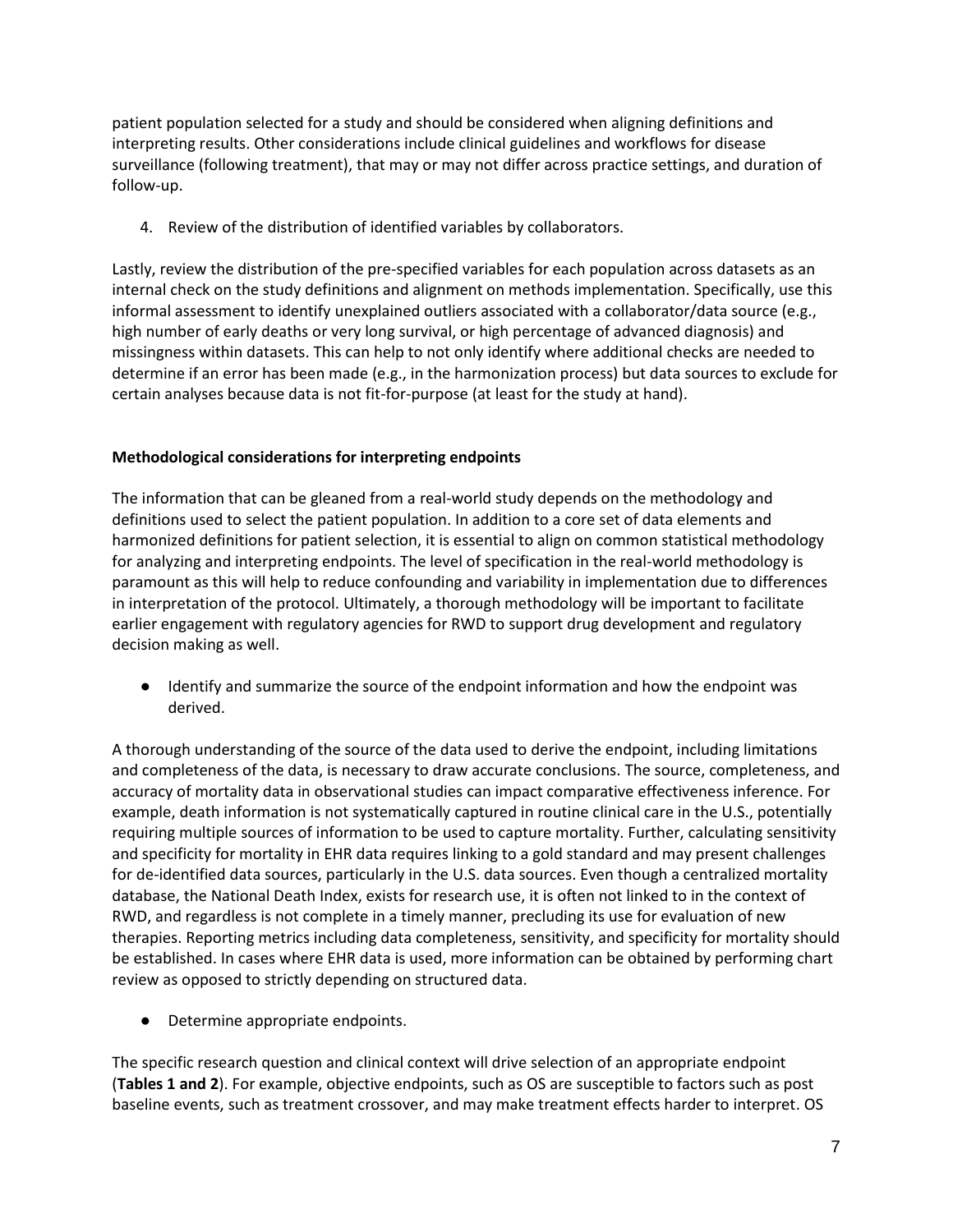may also suffer from substantial missingness. Some endpoints such as progression free survival or overall response rate may not be appropriate for RWE studies due to the difficulty of identifying progression or response in structured RWD. Specifically, progression/response is not consistently reported in real-world care and, where it is available, requires time consuming chart review to extract. Further, while clinical trials rely upon objective and well-defined Response Evaluation Criteria in Solid Tumors (RECIST) criteria to measure progression, in RWD, progression/response assessments may not be as rigorous as RECIST, with more subjective clinician interpretation, variability in the scheduling of imaging tests than in trials, and less rigorous reporting in the EHR. Consensus in how to define and document progression/response in structured data would make this endpoint more readily available and appropriate as a rw endpoint.

Conversely, treatment-based endpoints, such as rw time-to-treatment discontinuation (rwTTD) or timeto-next treatment (rwTTNT), are more objective, may be more readily interpreted, and may present advantages regarding completeness. However, these endpoints do not explicitly capture differences in drug effectiveness. Interpretations are complicated by the diversity of reasons for treatment discontinuation or switch (such as toxicity or patient preference), as well as differences in expected treatment duration (e.g. pre-defined number of cycles vs indefinitely) across therapies or indications. For example, treatment is arbitrarily stopped after 4-6 cycles in some cancers regardless of the status of disease. Similarly, it is difficult to assess the end date for oral oncolytics using only structured data from EHRs. Despite different reasons for discontinuation, the clinical endpoints may be more relevant to the patient. The research question, clinical context, quality of mortality variable, and availability of additional data (e.g., on post-baseline therapies or reasons for treatment discontinuation) should help guide endpoint selection.

● Provide transparency on endpoint derivation, definition and transformation.

Transparency regarding how endpoints are derived (e.g. detailed documentation of deviation in methodology regarding the source of the data and what transformation is conducted to derive the endpoint) is important for 1) standardizing methodology and confirming comparability of results, 2) performing validation studies of the endpoints, and 3) building trust in the results of RWD studies**.**  Variability in data sources, completeness and quality of data, as well as limitation of analysis plans, including defining exposure, endpoints, and key covariates, and potential resulting biases all need to be considered.

It may be preferable, when comparing data from disparate RWD, to pre-specify more than one estimate or measure of association for comparison (for example, proportion of patients that are event-free at pre-specified timepoints [the survival function] and a hazard ratio) (**Table 2**). Various measures may be affected differently by dataset characteristics and study design elements, including distribution of exposure to treatments over time, duration of follow-up per treatment arm, and crossover from one treatment arm to another. Characterization of adjusted survival curves can be considered.

## o Ensure comparability of index dates

When conducting real-world studies to assess treatment effect, the comparability of index date (e.g., the start of the time when patients experience the qualifying event and become at-risk of having the endpoint of interest) is of critical importance (**Box 2).** For example, if entry into a dataset is linked to post-baseline data, this may generate bias and render estimates not comparable across data sources.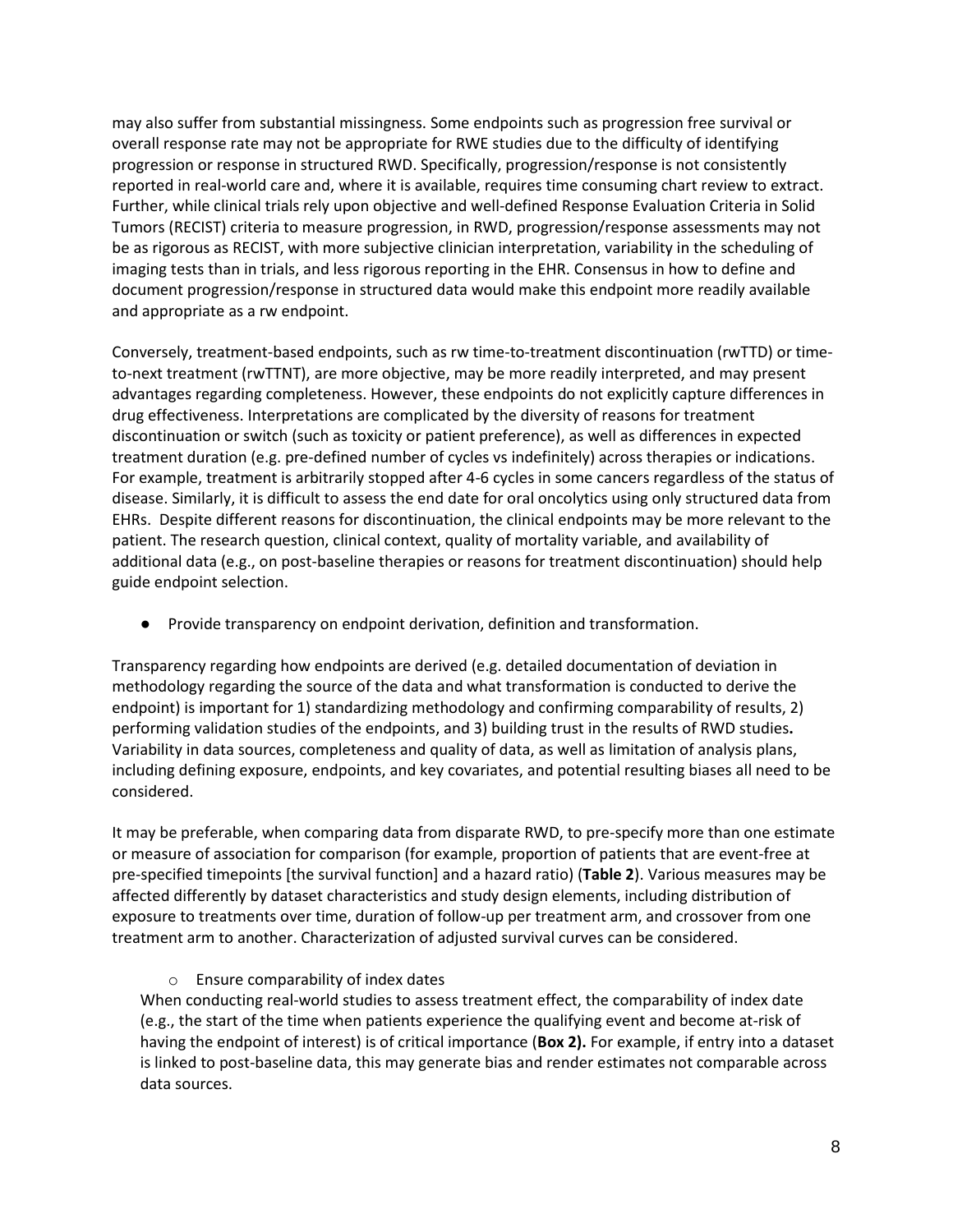## **Box 2. RWE Pilot Definitions for Identification of Index Date**

- Frontline will be defined as the first systemic drug regimen given to NSCLC patients subsequent to the patient's date of advanced diagnosis and after the start of time period of the study.
- Frontline will begin on the date that the systemic cancer treatment was initiated and include all agents received within 30 days following the day of first administration.
- The index date will be based on the earliest drug episode (e.g., first administration or noncancelled order) of the frontline therapy for advanced disease
	- o Ensure comparability of censoring rules and event dates

Harmonization, and transparency where harmonization is not possible, of censoring rules and event dates will increase interpretability of results. Important considerations include the length of follow-up available (and continuity of follow-up), the therapy being investigated, and the endpoints to be measured (**Table 1**). Various types of patient activity recorded in different datasets (e.g., structured visits, labs, abstracted dates) and their applicability for use as censoring dates for the chosen endpoint, should be considered. For example, structured visit or claim dates might be most readily available and could be standardized for a mortality endpoint, but endpoints such as progression-free survival require a finer distinction between types of clinical encounters.

A data cutoff should be pre-specified, to ensure ascertainment of event and censor dates over a standard timeframe. The selection of data cut-off should be informed by the research question (how much follow-up is expected to be necessary to observe a treatment effect for the disease?) and the endpoint selected (how much follow-up time is necessary to accrue a meaningful number of events, and, in case of mortality, for datasets to optimize sensitivity of event capture from external data sources?).

When defining an event where a combination therapy is used, censoring rules must be harmonized across datasets to ensure consistent assignment of discontinuation (e.g., do both therapies within a combination need to be discontinued or does discontinuation of a single therapy within a combination constitute an event?).

• Assess fitness-for-purpose to increase confidence in endpoint.

Studies to assess the reliability of the endpoint used are necessary until a larger body of RWE comparative effectiveness in oncology literature is available. These studies may confirm accuracy of OS (i.e., identify if differences in OS estimates are true or artifactual due to incomplete mortality data) or support correlation of a proxy endpoint to a gold-standard endpoint.

o Contextualize methods and results against other data sources, as applicable. It is important to consider factors that increase confidence in the real-world measure/endpoint in RWD. This could also be addressed by examining associations of each covariate (e.g., age, sex, etc.) with survival endpoints to assess whether observed effects fall in line with expectation and whether their directions and magnitudes of association are comparable across study populations. Further, where possible, comparability of survival curves for the selected endpoint to similar epidemiological studies performed within similar populations, such as with SEER data, should be conducted. However, this requires confidence that the study population is similar to the patient population in the comparison population. This may be difficult to achieve given the possible number of patient characteristics that are un-identifiable or confounding within an observational dataset. Potential for confounding also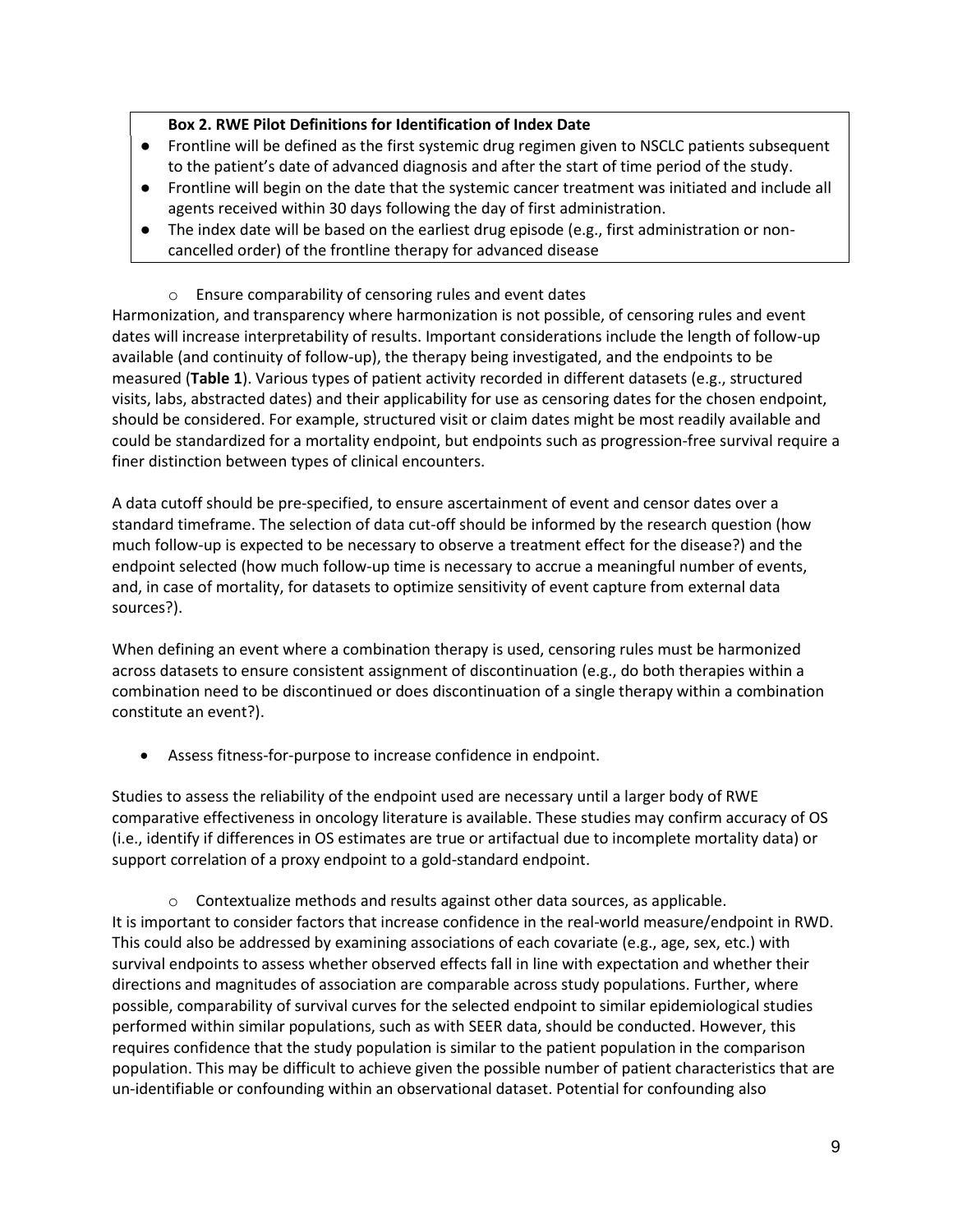contributes to the lack of agreement or inability to conduct appropriate RWD-based analyses of clinical trial results, and in addition to a lack of endpoint comparisons as described above, as PFS assessment is often not readily available in RWE. Similarly, clinical trials involve detailed protocols for care delivery (e.g., how standard of care or the investigational agent is delivered) whereas differences in real-world protocols can confound comparability among studies. Where possible, additional inclusion/exclusion criteria, as well as weighting, can be applied to better align real-world data populations in comparison to other data sources, (such as clinical trial or other observational data) to enhance comparability of findings. Ongoing evaluation of the study objectives and endpoints, and revisions, where necessary, should occur throughout the study to promote comparability.

o Ensure replicability of endpoint measures.

Similar to comparability to other studies, efforts should be taken to increase replicability of endpoint measures. For example, endpoint measures such as treatment administration date or date of service to derive a time to next treatment may be readily identified in RWD and, thus, can be replicated across datasets as compared to identification of progression, which may require date of and results of radiographs, laboratory tests, and/or clinician assessments. It is essential to conduct sensitivity analyses when comparing across datasets because of potential variability to ensure robustness of the results and stability of the estimates, especially with variance in statistical methodologies which may account for differences.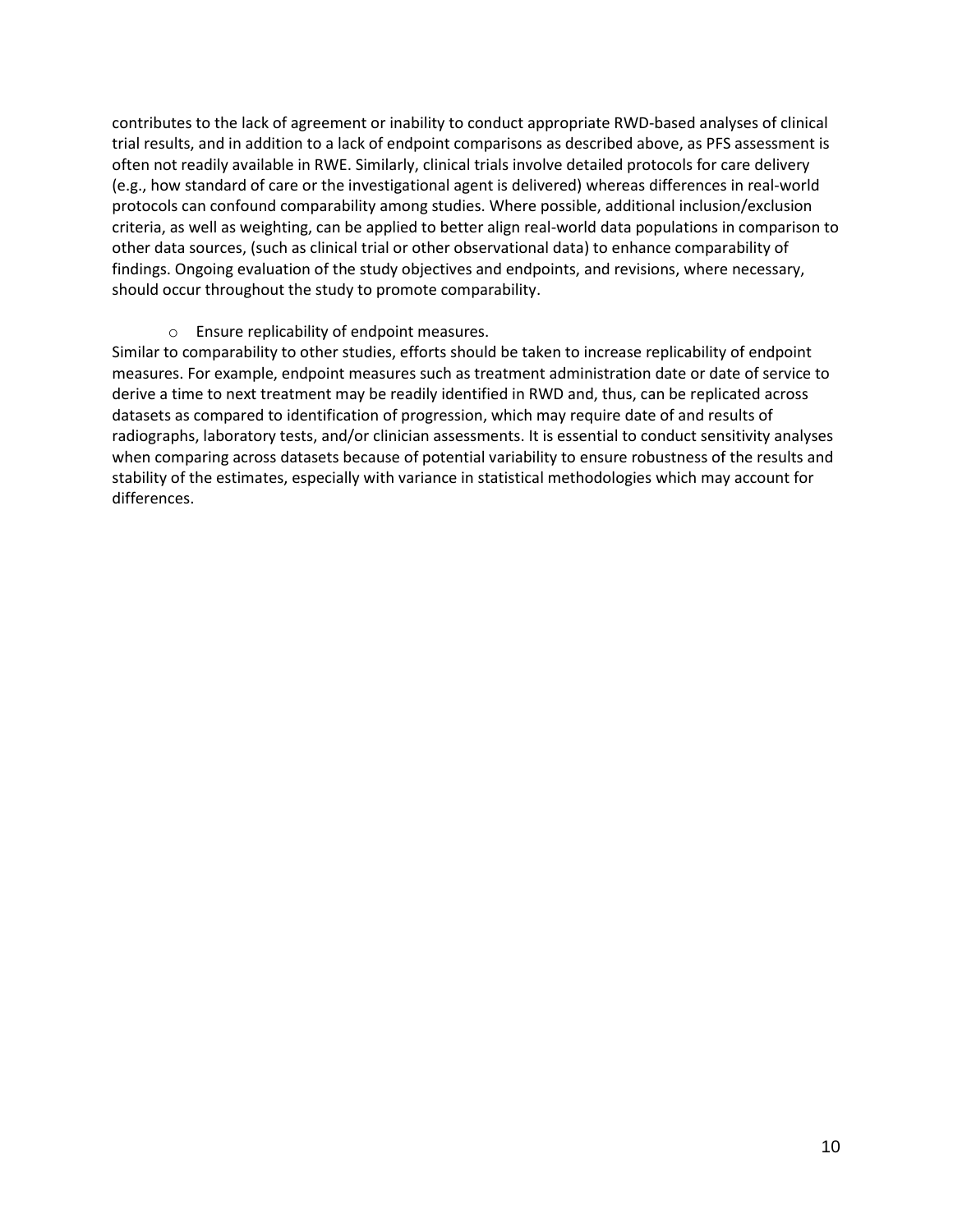| rwEndpoint | <b>Definition</b>                                                                                                                                                                                                                                                                                                                                             | <b>Censor Date</b>                                                                                                                                                                                                   | <b>Considerations for Definitions and Alignment</b>                                                                                                                                                          |
|------------|---------------------------------------------------------------------------------------------------------------------------------------------------------------------------------------------------------------------------------------------------------------------------------------------------------------------------------------------------------------|----------------------------------------------------------------------------------------------------------------------------------------------------------------------------------------------------------------------|--------------------------------------------------------------------------------------------------------------------------------------------------------------------------------------------------------------|
| rwOS       | Length of time from the index date to the date of death, or<br>disenrollment (need to define gap in enrollment). For claims data,<br>health plan disenrollment date is incorporated if deaths are not<br>captured among those who leave health plan coverage.                                                                                                 | Last structured recorded clinical<br>activity within the real-world<br>database including prescription,<br>office or institutional billing claims<br>data, or end of follow-up period,<br>whichever occurs earliest. | Definition variability appropriate.<br>$\bullet$<br>Separate definitions required for EHR-<br>based vs claims-based data sources<br>for all endpoints.<br>Consider the completeness of vital<br>status data. |
| rwTTNT     | Length of time from the index date to the date the patient received an<br>administration of their next systemic treatment regimen or to their<br>date of death if there is a death prior to having another systemic<br>treatment regimen.                                                                                                                     | Last known activity or end of follow-<br>up.                                                                                                                                                                         | Length of patient follow-up to capture<br>subsequent treatment regimens.                                                                                                                                     |
| rwTTD      | Length of time from the index date to the date the patient<br>discontinues frontline treatment (i.e., the last administration or non-<br>cancelled order of a drug contained within the same frontline<br>regimen).<br>Discontinuation is defined as having a:<br>having a subsequent systemic therapy regimen after the<br>$\bullet$<br>frontline treatment; | Last known usage (i.e.,<br>administration or non-cancelled<br>order) of frontline treatment.                                                                                                                         | Consider standard duration of<br>frontline treatment regimen.                                                                                                                                                |
|            | having a gap of more than 120 days with no systemic therapy<br>$\bullet$<br>following the last administration; or,<br>or having a date of death while on the frontline regimen.                                                                                                                                                                               |                                                                                                                                                                                                                      |                                                                                                                                                                                                              |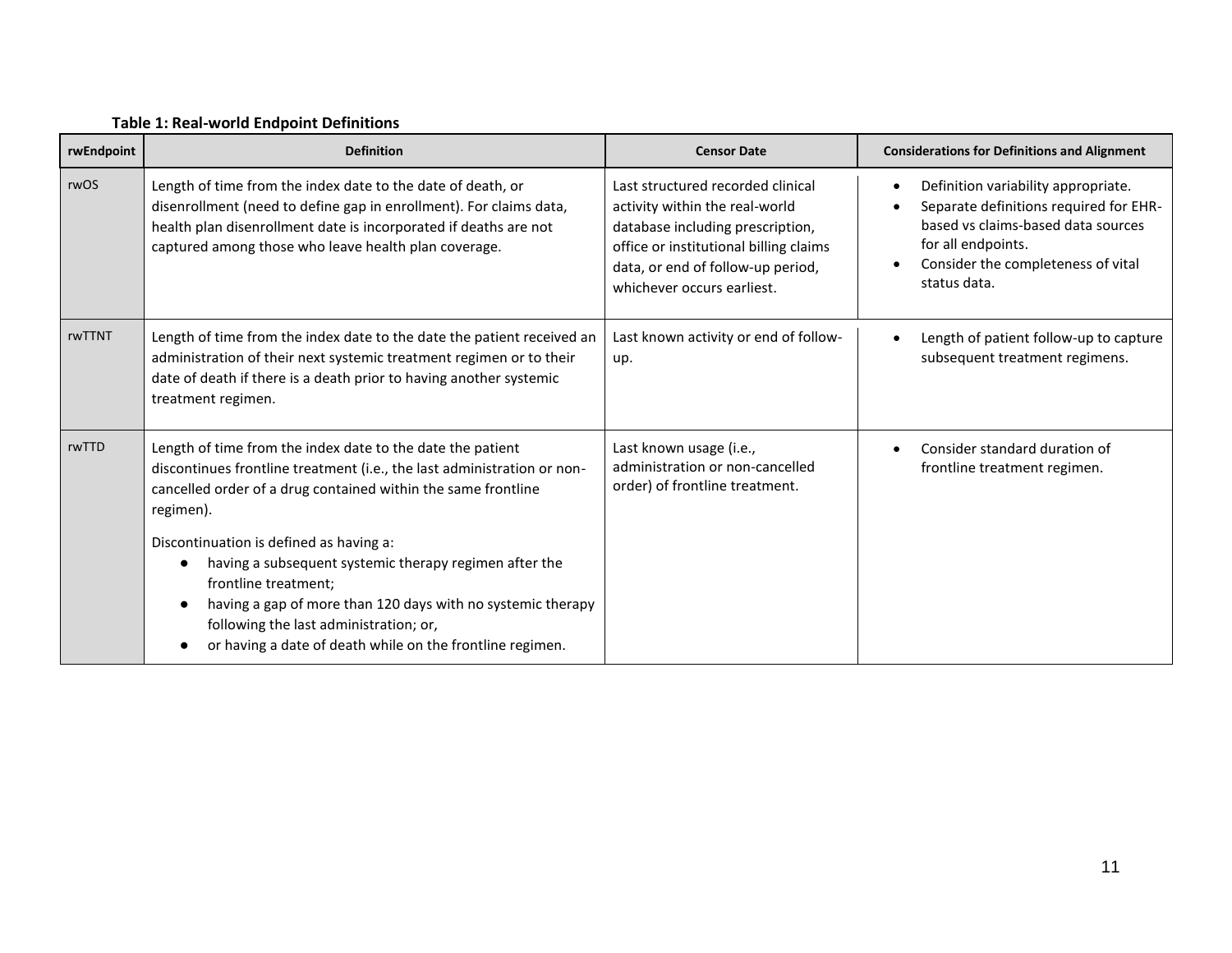|                |                                                   | rwOS                    |                                         |                                          | rwTTD                                    |                         |                                                          | rwTTNT                                   |                                          |                         |                                                                |                                                     |                                          |
|----------------|---------------------------------------------------|-------------------------|-----------------------------------------|------------------------------------------|------------------------------------------|-------------------------|----------------------------------------------------------|------------------------------------------|------------------------------------------|-------------------------|----------------------------------------------------------------|-----------------------------------------------------|------------------------------------------|
| Group          | <b>Treatment</b><br>Regimen                       | N of<br><b>Patients</b> | 12 month<br>Survival<br><b>Estimate</b> | 95%<br>Confidence<br>Interval<br>(lower) | 95%<br>Confidence<br>Interval<br>(upper) | N of<br><b>Patients</b> | 12 month<br><b>Treatment</b><br>Continuation<br>Estimate | 95%<br>Confidence<br>Interval<br>(lower) | 95%<br>Confidence<br>Interval<br>(upper) | N of<br><b>Patients</b> | 12 month<br><b>Next</b><br><b>Treatment</b><br><b>Estimate</b> | 95%<br>Confidence<br>Interval<br>(lower)            | 95%<br>Confidence<br>Interval<br>(upper) |
| $\overline{A}$ | Platinum<br><b>Doublet</b><br>Chemotherapy        | 1542                    | 0.530                                   | 0.504                                    | 0.555                                    | 1542                    | 0.035                                                    | 0.026                                    | 0.045                                    | 1542                    | 0.230                                                          | 0.208                                               | 0.252                                    |
|                | <b>PD-(L)1</b><br>Monotherapy                     | 257                     | 0.501                                   | 0.428                                    | 0.569                                    | 257                     | 0.322                                                    | 0.253                                    | 0.393                                    | 257                     | 0.409                                                          | 0.340                                               | 0.476                                    |
|                | $PD-(L)1 +$<br>doublet<br>chemotherapy            | 132                     | 0.506                                   | 0.401                                    | 0.602                                    | 132                     | 0.330                                                    | 0.229                                    | 0.439                                    | 132                     | 0.435                                                          | 0.333                                               | 0.532                                    |
| $\overline{B}$ | Platinum<br><b>Doublet</b><br>Chemotherapy        | 697                     | 0.556                                   | 0.518                                    | 0.592                                    | 1572                    | 0.047                                                    | 0.033                                    | 0.065                                    | 1572                    | 0.246                                                          | 0.215                                               | 0.279                                    |
|                | $PD-(L)1$<br>Monotherapy                          | 429                     | 0.615                                   | 0.567                                    | 0.659                                    | 492                     | 0.263                                                    | 0.223                                    | 0.306                                    | 492                     | 0.440                                                          | 0.392                                               | 0.486                                    |
|                | $PD-(L)1 +$<br>doublet<br>chemotherapy            | 233                     | 0.570                                   | 0.503                                    | 0.630                                    | 233                     | 0.227                                                    | 0.176                                    | 0.283                                    | 233                     | 0.437                                                          | 0.373                                               | 0.500                                    |
| $\mathsf{C}$   | Platinum<br><b>Doublet</b><br>Chemotherapy        | 997                     | 0.629                                   | 0.596                                    | 0.661                                    | 998                     | 0.042                                                    | 0.030                                    | 0.056                                    | 995                     | 0.216                                                          | 0.189                                               | 0.244                                    |
|                | <b>PD-(L)1</b><br>Monotherapy                     | 160                     | 0.575                                   | 0.470                                    | 0.667                                    | 160                     | 0.008                                                    | 0.001                                    | 0.039                                    | 159                     | 0.286                                                          | 0.206                                               | 0.372                                    |
|                | $PD-(L)1 +$<br>doublet<br>chemotherapy            | 56                      | 0.734                                   | 0.565                                    | 0.846                                    | 56                      | $\overline{\phantom{a}}$                                 | $- -$                                    | $\overline{\phantom{a}}$                 | 56                      | $\overline{\phantom{a}}$                                       | $\hspace{0.05cm} -\hspace{0.05cm} -\hspace{0.05cm}$ |                                          |
| D              | Platinum<br><b>Doublet</b><br>Chemotherapy        | 1351                    | 0.494                                   | 0.467                                    | 0.521                                    | 1351                    | 0.033                                                    | 0.025                                    | 0.044                                    | 1351                    | 0.230                                                          | 0.207                                               | 0.253                                    |
|                | PD-(L)1<br>Monotherapy                            | 235                     | 0.515                                   | 0.448                                    | 0.577                                    | 235                     | 0.191                                                    | 0.144                                    | 0.244                                    | 235                     | 0.315                                                          | 0.256                                               | 0.375                                    |
|                | $PD-(L)1 +$<br>doublet<br>chemotherapy            | 75                      | 0.456                                   | 0.339                                    | 0.565                                    | 75                      | 0.187                                                    | 0.108                                    | 0.282                                    | 75                      | 0.290                                                          | 0.190                                               | 0.396                                    |
| E              | <b>Platinum</b><br><b>Doublet</b><br>Chemotherapy | 1146                    | 0.461                                   | 0.432                                    | 0.489                                    | 1146                    | 0.044                                                    | 0.033                                    | 0.057                                    | 1146                    | 0.180                                                          | 0.159                                               | 0.203                                    |
|                | $PD-(L)1$<br>Monotherapy                          | 90                      | 0.542                                   | 0.433                                    | 0.638                                    | 90                      | 0.216                                                    | 0.136                                    | 0.307                                    | 90                      | 0.340                                                          | 0.242                                               | 0.439                                    |
|                | $PD (L)1 +$<br>doublet<br>chemotherapy            | 33                      | 0.636                                   | 0.450                                    | 0.775                                    | 33                      | 0.394                                                    | 0.231                                    | 0.554                                    | 33                      | 0.455                                                          | 0.282                                               | 0.612                                    |

## **Table 2: Comparison of rwEndpoint Event Estimates to Assess Treatment Effect**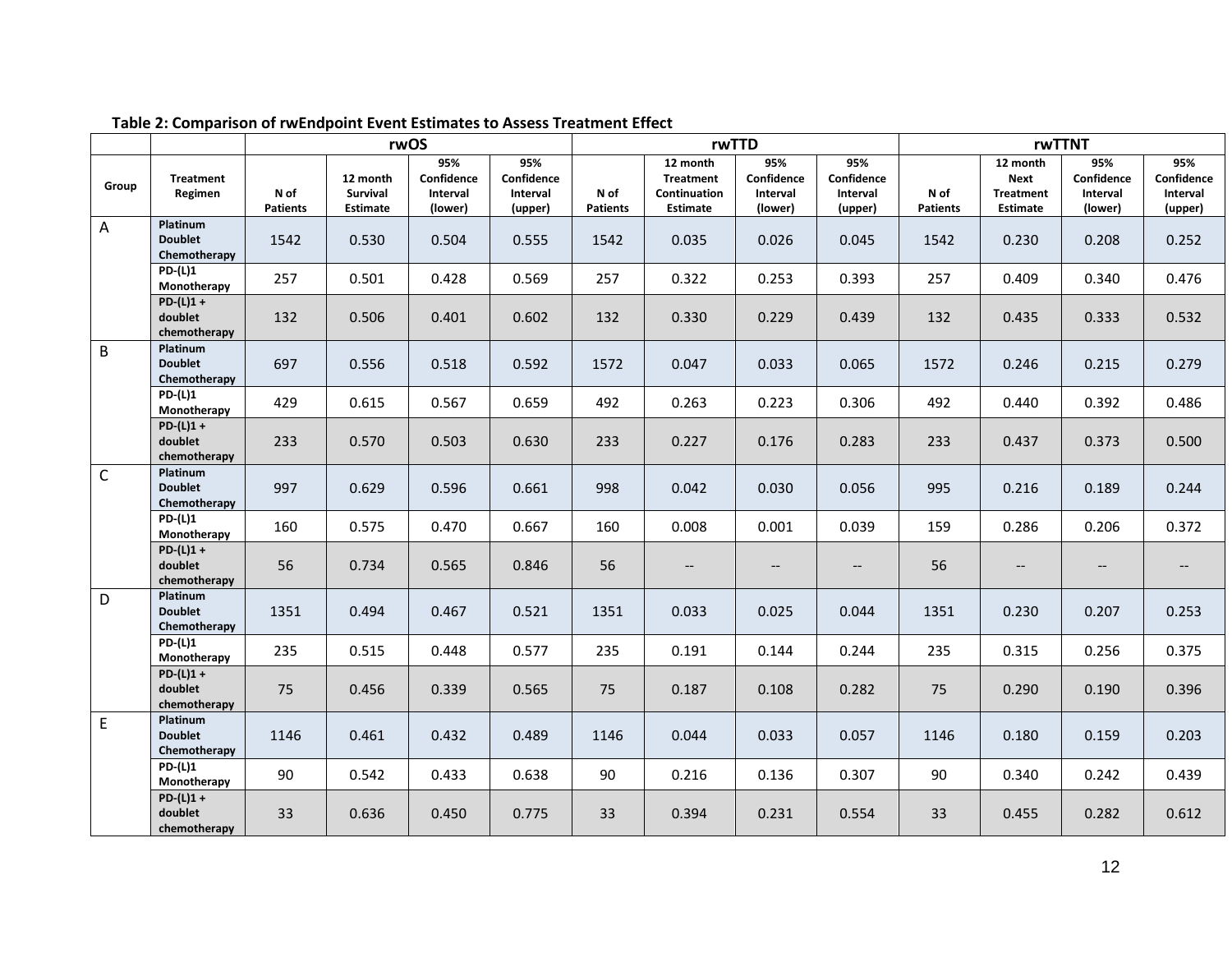| F | Platinum<br><b>Doublet</b><br>Chemotherapy | 9707                     | .430              | .420  | .440                                  | 9707                     | .213                     | .204                                                | .222                     | 9707                                  | .185                     | .177  | .193                     |
|---|--------------------------------------------|--------------------------|-------------------|-------|---------------------------------------|--------------------------|--------------------------|-----------------------------------------------------|--------------------------|---------------------------------------|--------------------------|-------|--------------------------|
|   | $PD-(L)1$<br>Monotherapy                   | $\overline{\phantom{a}}$ | $\qquad \qquad -$ | $-$   | $\hspace{0.05cm}$ – $\hspace{0.05cm}$ | $- -$                    | $-$                      | $\qquad \qquad -$                                   | $\overline{\phantom{a}}$ | --                                    | $--$                     | $- -$ | $- -$                    |
|   | $PD-(L)1 +$<br>doublet<br>chemotherapy     | $\hspace{0.05cm} \ldots$ | $- -$             | $-$   | $\qquad \qquad -$                     | $\overline{\phantom{m}}$ | $\hspace{0.05cm} \ldots$ | $\hspace{0.05cm} -\hspace{0.05cm} -\hspace{0.05cm}$ | $\hspace{0.05cm} \ldots$ | $\hspace{0.05cm}$ – $\hspace{0.05cm}$ | $\hspace{0.05cm} \ldots$ | $- -$ | $\hspace{0.05cm} \ldots$ |
| G | Platinum<br><b>Doublet</b><br>Chemotherapy | 1453                     | 0.582             | 0.553 | 0.612                                 | 1453                     | 0.039                    | 0.029                                               | 0.053                    | 1453                                  | 0.231                    | 0.208 | 0.257                    |
|   | $PD-(L)1$<br>Monotherapy                   | 132                      | 0.657             | 0.565 | 0.763                                 | 132                      | 0.253                    | 0.164                                               | 0.393                    | 132                                   | 0.461                    | 0.367 | 0.580                    |
|   | $PD-(L)1 +$<br>doublet<br>chemotherapy     | 57                       | 0.700             | 0.577 | 0.848                                 | 57                       | $\overline{\phantom{a}}$ | $\hspace{0.05cm}$ – $\hspace{0.05cm}$               | $\hspace{0.05cm} \ldots$ | 57                                    | 0.507                    | 0.381 | 0.675                    |
| H | Platinum<br><b>Doublet</b><br>Chemotherapy | 4752                     | 0.463             | 0.447 | 0.478                                 | 4752                     | 0.039                    | 0.033                                               | 0.046                    | 4752                                  | 0.170                    | 0.159 | 0.182                    |
|   | <b>PD-(L)1</b><br>Monotherapy              | 601                      | 0.594             | 0.550 | 0.636                                 | 601                      | 0.319                    | 0.278                                               | 0.361                    | 601                                   | 0.442                    | 0.398 | 0.485                    |
|   | $PD-(L)1 +$<br>doublet<br>chemotherapy     | 243                      | 0.564             | 0.495 | 0.628                                 | 243                      | 0.319                    | 0.256                                               | 0.382                    | 243                                   | 0.410                    | 0.343 | 0.475                    |

\*-- data unavailable due to small sample size, insufficient follow-up, or lag in availability of data

within data source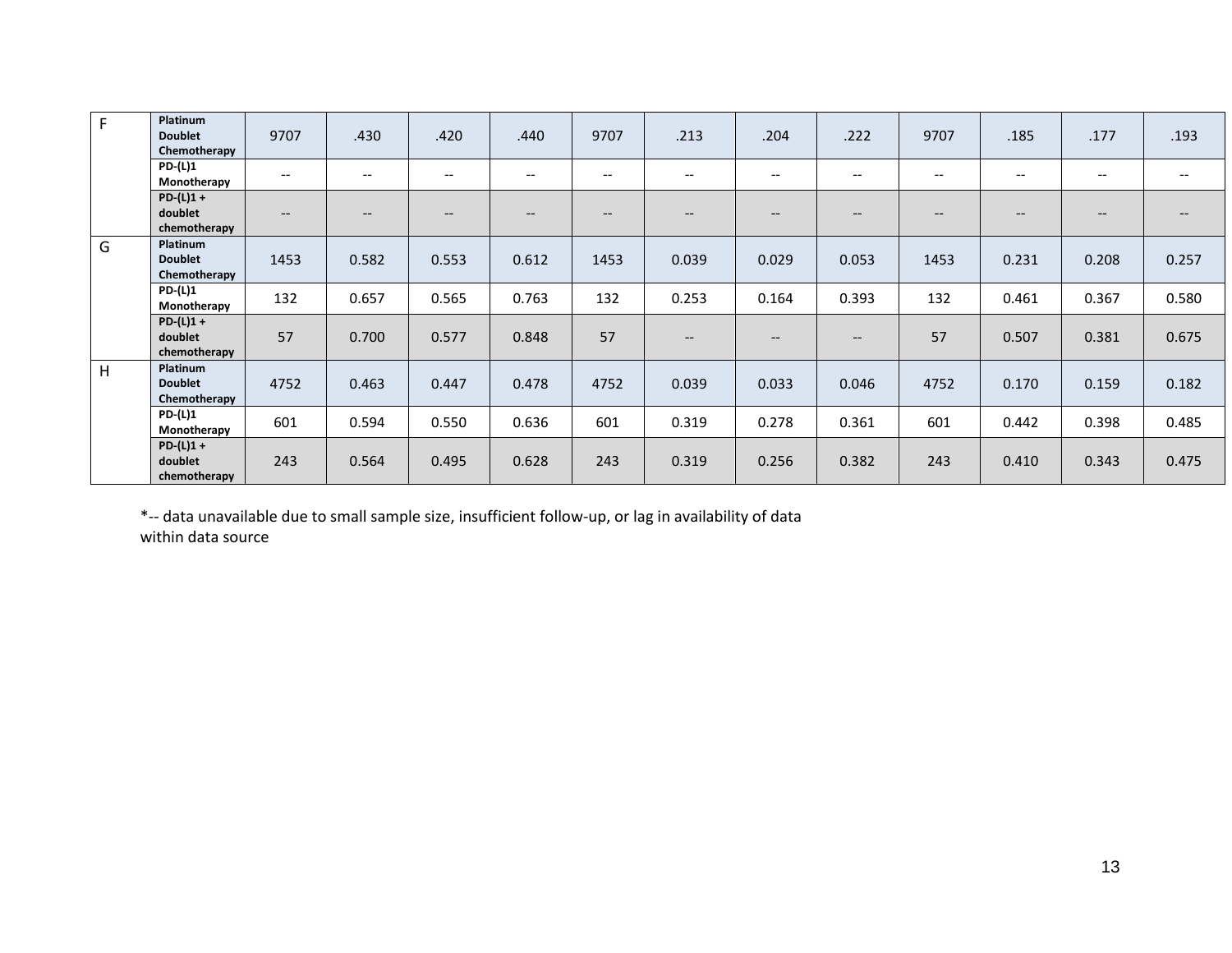#### **A process for assembling "fit-for-purpose" real-world datasets.**

Although there exists certain challenges and limitations with RWE, with a thorough understanding of the data provenance and well-designed study protocols, real-world datasets can be assembled that produce robust analyses that complement those of clinical trials and other datasets. By applying the *Friends* RWE Framework in several clinical settings and diverse data sources, we developed a process for assembling a "fit-for-purpose" real-world dataset to guide future real-world studies (**Figure 1**). It is important to emphasize that the recommendations enumerated in this whitepaper are intended to inform a *process* for assembling fit-for-purpose datasets and methodologies based upon lessons learned from the *Friends*  RWE collaborations. The exact core data elements, definitions, and protocols may not necessarily apply to all clinical settings or datasets as the RWE Pilots were developed to inform treatment effect of IO therapies in a specific disease setting. Certainly, modification of this framework will be appropriate to expand to other drug classes, other cancer types, different health systems (international studies), and beyond oncology. Specifically, consideration of the added complexity is necessary to adapt a standard protocol across multiple settings, e.g., different study periods due to different scope/timeline of regulatory approvals and existence of different regulatory and clinical guideline bodies, as well as considerations around accessing sensitive patient data under different patient privacy restrictions or using de-identified patient data. With more widespread application of this framework, we can begin to accumulate a body of evidence in support of various real-world endpoints and inform regulatory policy.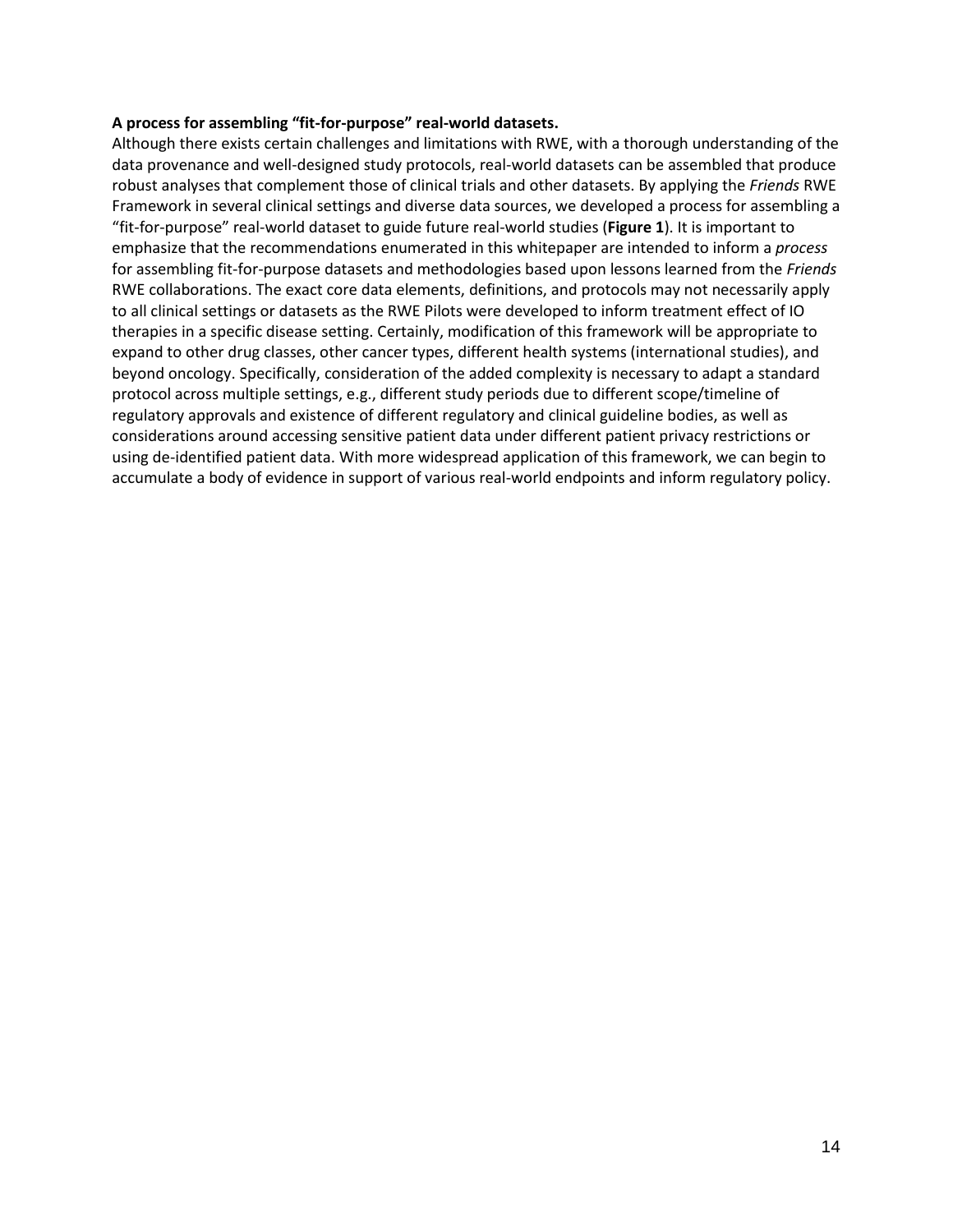

**Figure 1. Step-wise approach to assembling "fit-for-purpose" real-world dataset.**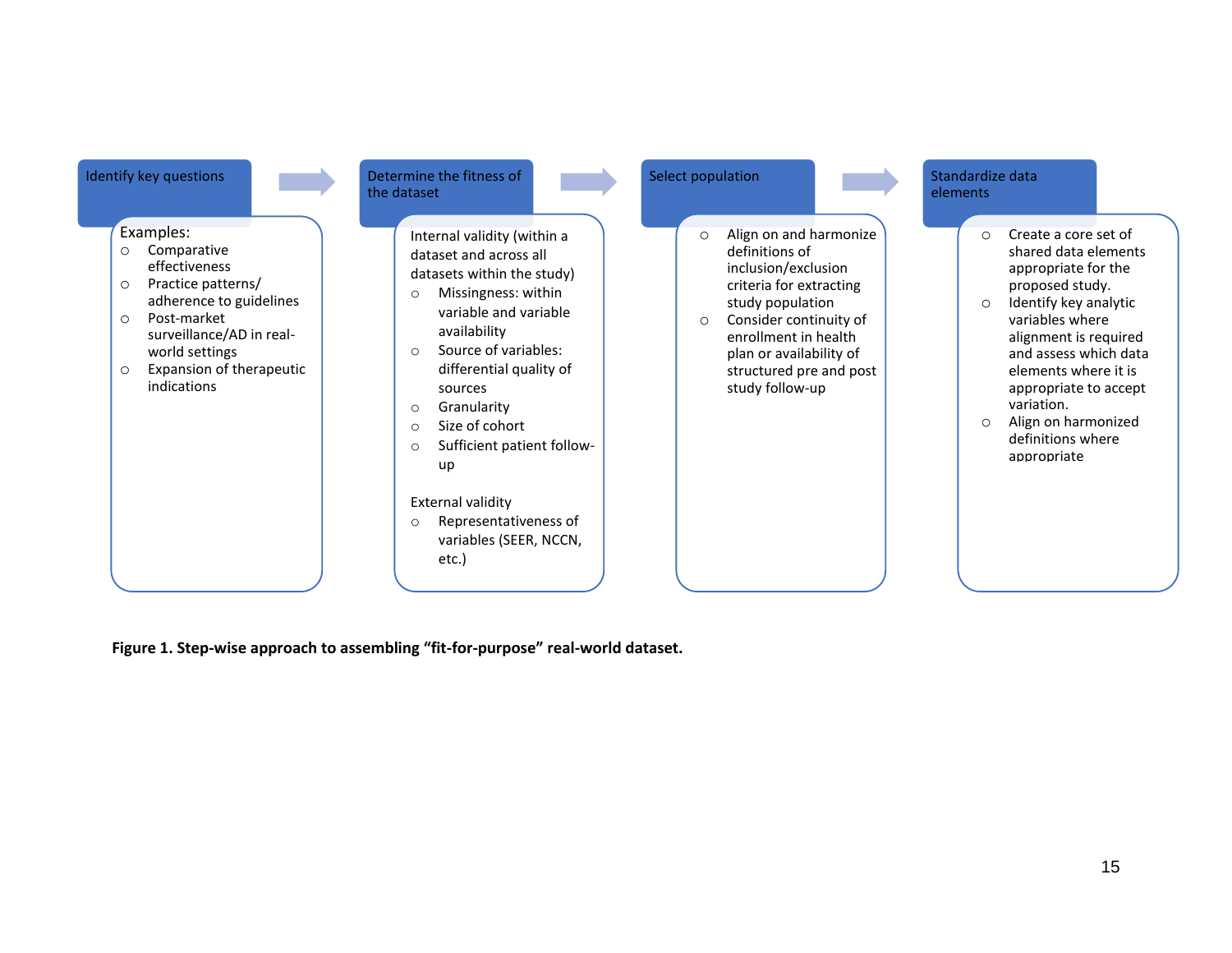## **Table 1: Core Data Elements**

| Category                                       | <b>Variable Name</b>                    | <b>RWE Protocol Definition</b>                                                                                                                                                                                                                                                                                           | <b>Considerations for Definitions and Alignment</b>                                                                                                                                                                                                                               |  |  |  |  |  |  |  |
|------------------------------------------------|-----------------------------------------|--------------------------------------------------------------------------------------------------------------------------------------------------------------------------------------------------------------------------------------------------------------------------------------------------------------------------|-----------------------------------------------------------------------------------------------------------------------------------------------------------------------------------------------------------------------------------------------------------------------------------|--|--|--|--|--|--|--|
|                                                | <b>Minimal Structured Data Elements</b> |                                                                                                                                                                                                                                                                                                                          |                                                                                                                                                                                                                                                                                   |  |  |  |  |  |  |  |
| Characterization<br>of the study<br>population | Advanced<br>diagnosis date              | Date of diagnosis of advanced disease:<br>$\bullet$<br>Initial diagnosis with stage IIIB, IIIC, or IV or<br>$\circ$<br>First recurrence/progression after earlier stage<br>$\circ$<br>diagnosis                                                                                                                          | Definition should be aligned or transparency of variability must be<br>$\bullet$<br>provided<br>Dependent upon ability to identify recurrence or progression within<br>$\bullet$<br>dataset<br>Protocol for identification of progression may differ across datasets<br>$\bullet$ |  |  |  |  |  |  |  |
|                                                | Age at index                            | Age at the start of frontline therapy, as previously noted<br>$\bullet$<br>in the index date definition<br>Reported as continuous, categorical, and binary.<br>Categorical:<br>$\leq$ 49 years<br>$\circ$<br>50-64 years<br>$\circ$<br>65-74 years<br>$\circ$<br>75+ years<br>$\circ$<br>Binary:<br><75 years<br>$\circ$ | Binary categorization should reflect study objectives. If comparison<br>to clinical trial data is of interest, binary age should be reflective.                                                                                                                                   |  |  |  |  |  |  |  |
|                                                | Sex                                     | 75+ years<br>$\circ$<br>Male<br>Female<br>Other / Unknown                                                                                                                                                                                                                                                                |                                                                                                                                                                                                                                                                                   |  |  |  |  |  |  |  |
|                                                | Region                                  | Based on patient's state of residence:<br>Midwest<br>$\circ$<br>Northeast<br>$\circ$<br>South<br>$\circ$<br>West<br>$\circ$<br>Other/Missing<br>$\circ$                                                                                                                                                                  |                                                                                                                                                                                                                                                                                   |  |  |  |  |  |  |  |
|                                                | Race                                    | White<br><b>Black or African American</b><br>Asian or Pacific Islander<br>Other (Native American, Alaskan Native)<br>Unknown/Missing                                                                                                                                                                                     | The level of harmonization for this covariate should consider key<br>$\bullet$<br>objectives for the study as granularity could impact endpoints.                                                                                                                                 |  |  |  |  |  |  |  |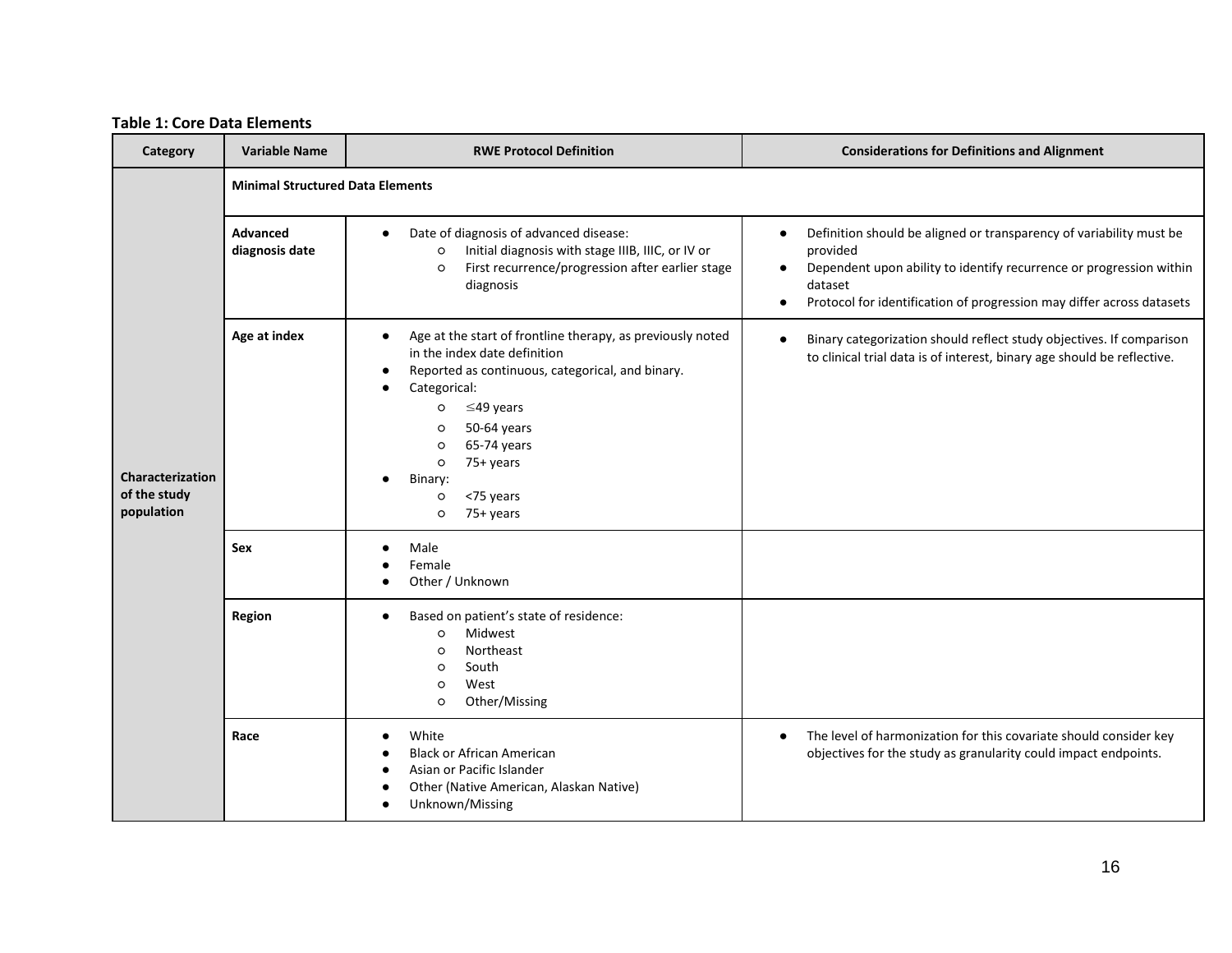|                                                                   | Histology                                                      | Non-squamous cell carcinoma<br>Squamous cell carcinoma<br>NSCLC histology not otherwise specified (NOS)                                                                                                                                                                                                                                                                                                                                                                                                             | The level of harmonization for this covariate should consider key<br>objectives for the study as granularity could impact endpoints.                                                                                                                                                                                                                                                               |
|-------------------------------------------------------------------|----------------------------------------------------------------|---------------------------------------------------------------------------------------------------------------------------------------------------------------------------------------------------------------------------------------------------------------------------------------------------------------------------------------------------------------------------------------------------------------------------------------------------------------------------------------------------------------------|----------------------------------------------------------------------------------------------------------------------------------------------------------------------------------------------------------------------------------------------------------------------------------------------------------------------------------------------------------------------------------------------------|
|                                                                   | First-line regimen                                             | First regimen patient received in the advanced setting.<br>$\bullet$<br>Eligible frontline therapies include:<br>Platinum Doublet chemotherapy (cisplatin,<br>carboplatin, oxaliplatin, or nedaplatin with<br>pemetrexed, paclitaxel, nab-paclitaxel,<br>gemcitabine)<br>PD-(L)1 monotherapy (pembrolizumab,<br>$\circ$<br>nivolumab, atezolizumab)<br>Any PD-(L)1 + doublet chemotherapy<br>combination (pembrolizumab, pemetrexed<br>and platinum or pembrolizumab, platinum and<br>paclitaxel or nab-pacltiaxel) | Variability in defining a frontline regimen may be acceptable<br>depending upon clinical practice variation that may exist,<br>particularly if using internationally sourced data, while<br>minimizing misclassification of exposure.<br>Consider whether granularity regarding the exact drug or<br>class of drug is important.<br>Consider how distinguish monotherapy vs combination<br>therapy |
|                                                                   | <b>Smoking status</b>                                          | Patient's smoking status as documented at any point<br>prior to the data cutoff for this study:<br>History of smoking<br>$\circ$<br>No history of smoking<br>$\circ$<br>Unknown/not documented<br>$\circ$                                                                                                                                                                                                                                                                                                           | A more granular definition such as smoking status at diagnosis or at<br>frontline treatment initiation (index date) may be a better<br>barometer.<br>"History of smoking" does not distinguish between current vs.<br>former smoking status.                                                                                                                                                       |
| <b>Clinical</b><br>characterization<br>of the study<br>population | Group stage                                                    | Stage of disease at the time of initial diagnosis with<br>$\bullet$<br>NSCLC:<br>$\mathbf 0$<br>$\circ$<br>$\circ$<br>$\mathbf{H}$<br>O<br>$\mathbf{III}$<br>$\circ$<br>Illa<br>IIIb<br><b>IIIc</b><br>IV<br>$\circ$<br>Group stage is not reported<br>$\circ$                                                                                                                                                                                                                                                      |                                                                                                                                                                                                                                                                                                                                                                                                    |
|                                                                   | PD-L1 tested<br>(before or 30<br>days after the<br>index date) | Tested for PD-L1<br>Tested<br>$\circ$<br>Untested<br>$\circ$<br>NOTE: Testing may occur at any point before or up to<br>$\bullet$<br>the index date, defined previously.<br>Where available: the test date will be<br>$\circ$                                                                                                                                                                                                                                                                                       |                                                                                                                                                                                                                                                                                                                                                                                                    |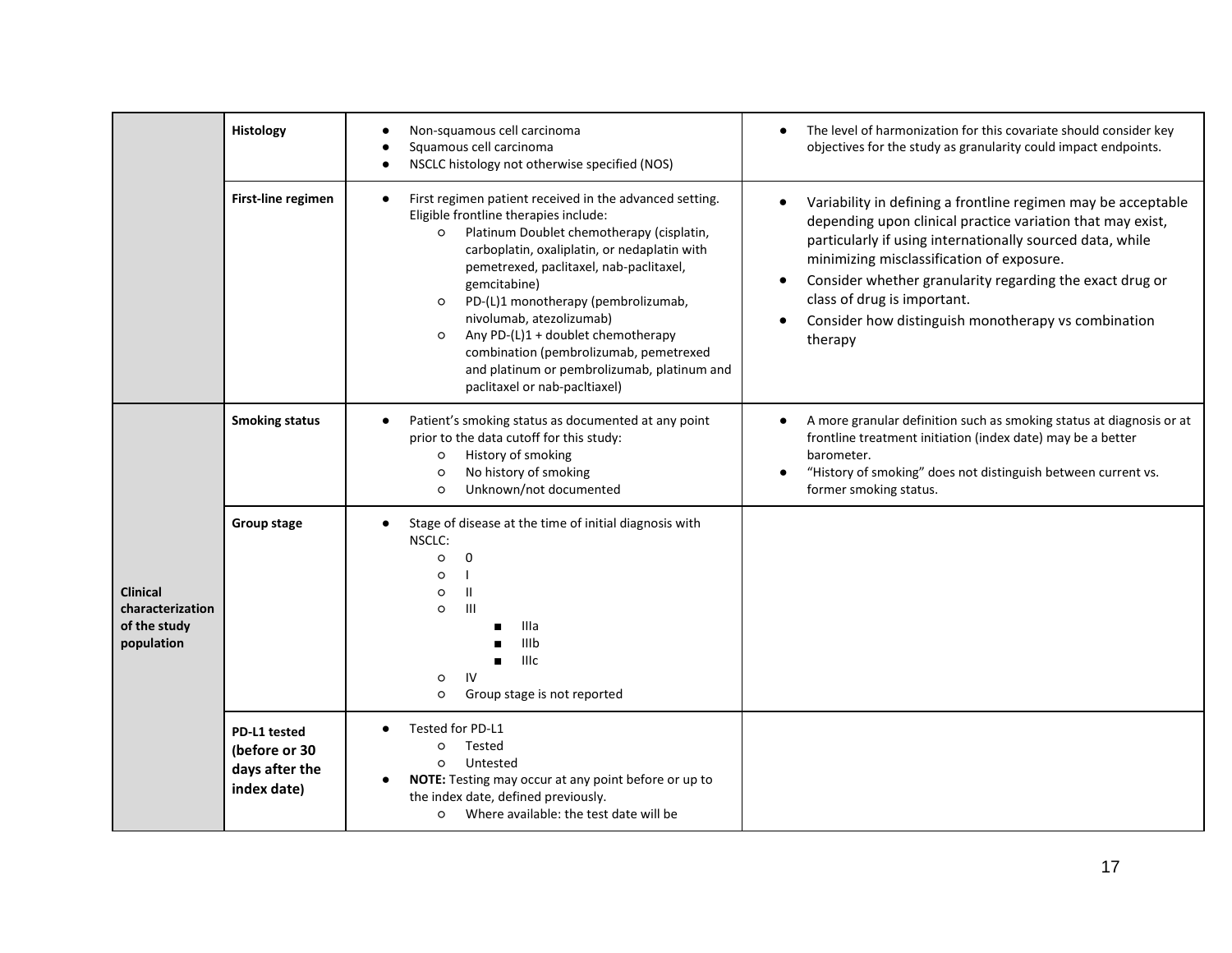|  |                                                                  | identified as the most recent date available<br>across the "specimen collected" date,<br>"specimen received" date, and "result date"<br>variables.                                                                                                                                                                                                                                                                                                                                                                                                                                                                                                                                                                                                                                                    |                                                                                                                                                                                                                                                                                         |
|--|------------------------------------------------------------------|-------------------------------------------------------------------------------------------------------------------------------------------------------------------------------------------------------------------------------------------------------------------------------------------------------------------------------------------------------------------------------------------------------------------------------------------------------------------------------------------------------------------------------------------------------------------------------------------------------------------------------------------------------------------------------------------------------------------------------------------------------------------------------------------------------|-----------------------------------------------------------------------------------------------------------------------------------------------------------------------------------------------------------------------------------------------------------------------------------------|
|  | PD-L1 status<br>(before or 30<br>days after the<br>index date)   | Result for PD-L1 test among those with documented<br>testing<br>PD-L1 positive<br>$\circ$<br>PD-L1 negative/not detected<br>$\circ$<br>PD-L1 equivocal<br>O<br>No interpretation given in report<br>$\circ$<br>Results pending/Unknown<br>$\circ$<br>Testing may occur at any point before or up to the index<br>date.                                                                                                                                                                                                                                                                                                                                                                                                                                                                                | Alignment necessary for testing time-frame<br>Consider study objectives when defining look-back and cut-off<br>dates.<br>This result is based on test interpretation as reported to the<br>$\bullet$<br>physician, which may consist of differing cut-offs.                             |
|  | PD-L1 staining<br>(before or 30<br>days after the<br>index date) | Staining level result for PD-L1 test among those with<br>documented testing<br>$< 1\%$<br>$\circ$<br>$1\% - 50\%$<br>$\circ$<br>≥50%<br>$\circ$<br>Unknown<br>$\circ$<br>NOTE: Testing may occur at any point before or up to<br>the index date, defined previously.                                                                                                                                                                                                                                                                                                                                                                                                                                                                                                                                  | Alignment necessary for testing time-frame<br>Consider study objectives when defining look-back and cut-off<br>dates.<br>Unstructured data may not be widely available.<br>Greater precision is available but extent missingness should be<br>addressed.                                |
|  | Organ function at<br>index                                       | Patient's renal/hepatic function at the index date, as<br>$\bullet$<br>previously described, based on structured lab data<br>Severe renal/hepatic failure<br>$\circ$<br>Moderate renal/hepatic failure<br>$\circ$<br>Normal renal/hepatic function<br>$\circ$<br>NOTE: Restricted to patients with creatinine serum lab<br>$\bullet$<br>values for renal function or total bilirubin, aspartate<br>aminotransferase (AST), or alanine transaminase (ALT)<br>for hepatic function up to 30 days before the index date<br>o Categorization of renal function defined as:<br>Severe: > 3x upper limit of normal<br>$\blacksquare$<br>Moderate: 1.5-3x upper limit of<br>normal<br>Mild: >ULN-1.5x ULN<br>Normal: < ULN<br>Categorization of hepatic function defined as:<br>Severe defined by one of the | Alignment necessary for testing time-frame and definition of<br>$\bullet$<br>severity categories.<br>Consider study objectives when defining look-back and cut-off<br>dates.<br>If data from more than one lab test are available for a given<br>individual, use the most recent value. |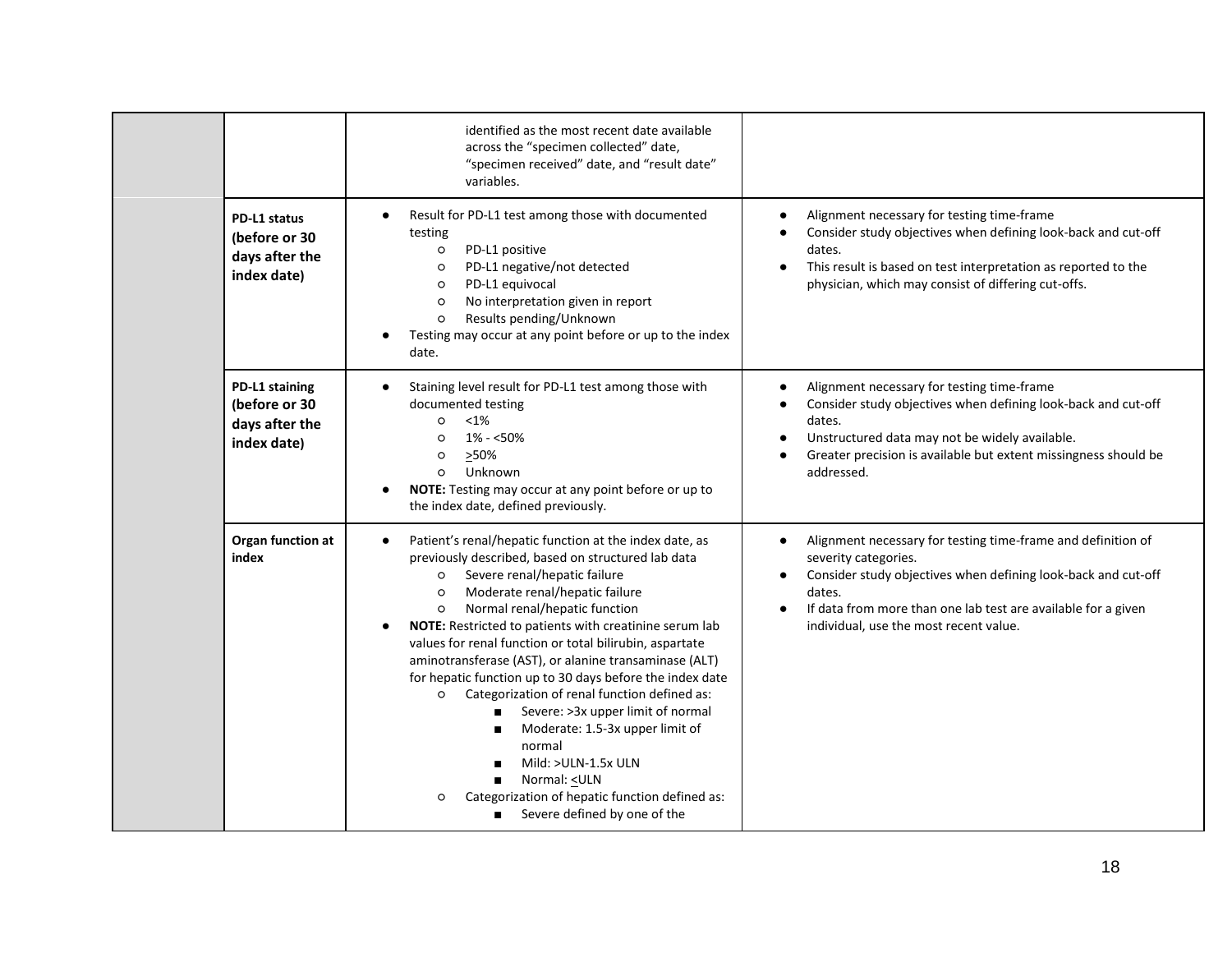|                                                                | following:<br>Total bilirubin > 3x upper<br>$\bullet$<br>limit of normal<br>AST >5x upper limit of<br>$\bullet$<br>normal<br>ALT >5x upper limit of<br>normal<br>Moderate defined by one of the<br>following:<br>Total bilirubin 1.5-3x upper<br>$\bullet$<br>limit of normal<br>AST 3-5x upper limit of<br>$\bullet$<br>normal<br>ALT 3-5x upper limit of<br>normal<br>Mild defined by one of the following:<br>Total bilirubin >ULN-1.5x<br>$\bullet$<br><b>ULN</b><br>AST >ULN-3x ULN<br>ALT >ULN-3x ULN<br>$\bullet$<br>Normal defined by meeting none of |                                                                                                                                                                                                     |
|----------------------------------------------------------------|---------------------------------------------------------------------------------------------------------------------------------------------------------------------------------------------------------------------------------------------------------------------------------------------------------------------------------------------------------------------------------------------------------------------------------------------------------------------------------------------------------------------------------------------------------------|-----------------------------------------------------------------------------------------------------------------------------------------------------------------------------------------------------|
| Presence/absence<br>of chronic organ<br>disease (ICD9<br>code) | the above criteria<br>Defined as at least one diagnostic code any time prior to<br>$\bullet$<br>and including the index date, defined as having one of<br>the following ICD9/10 codes: [N18.x, N19.x.] or [585.X,<br>586.X] for kidney disease or [K70-K77] or [570.X,<br>571.X, 572.X, 573.X] for liver disease.<br>Yes<br>$\circ$<br>Unknown<br>$\circ$                                                                                                                                                                                                     | Alignment of ICD codes required<br>$\bullet$<br>Limited in ability to distinguish no organ disease vs no evidence of<br>organ disease.<br>See SAP for complete list of ICD codes used.<br>$\bullet$ |
| Performance<br>status (ECOG) at<br>index                       | Patient's ECOG status at the time of the index date,<br>$\bullet$<br>defined previously<br>$\mathbf 0$<br>$\circ$<br>1<br>$\circ$<br>$2+$<br>$\circ$<br>Unknown<br>$\circ$<br>NOTE: ECOG may have been recorded up to 30 days<br>$\bullet$<br>prior to the index date, OR up to 7 days after the index<br>date, whichever is closest to the index date. If there are<br>multiple ECOG values at the same absolute distance                                                                                                                                    | Alignment necessary for time-frame<br>Consider study objectives when defining look-back and cut-off<br>dates.                                                                                       |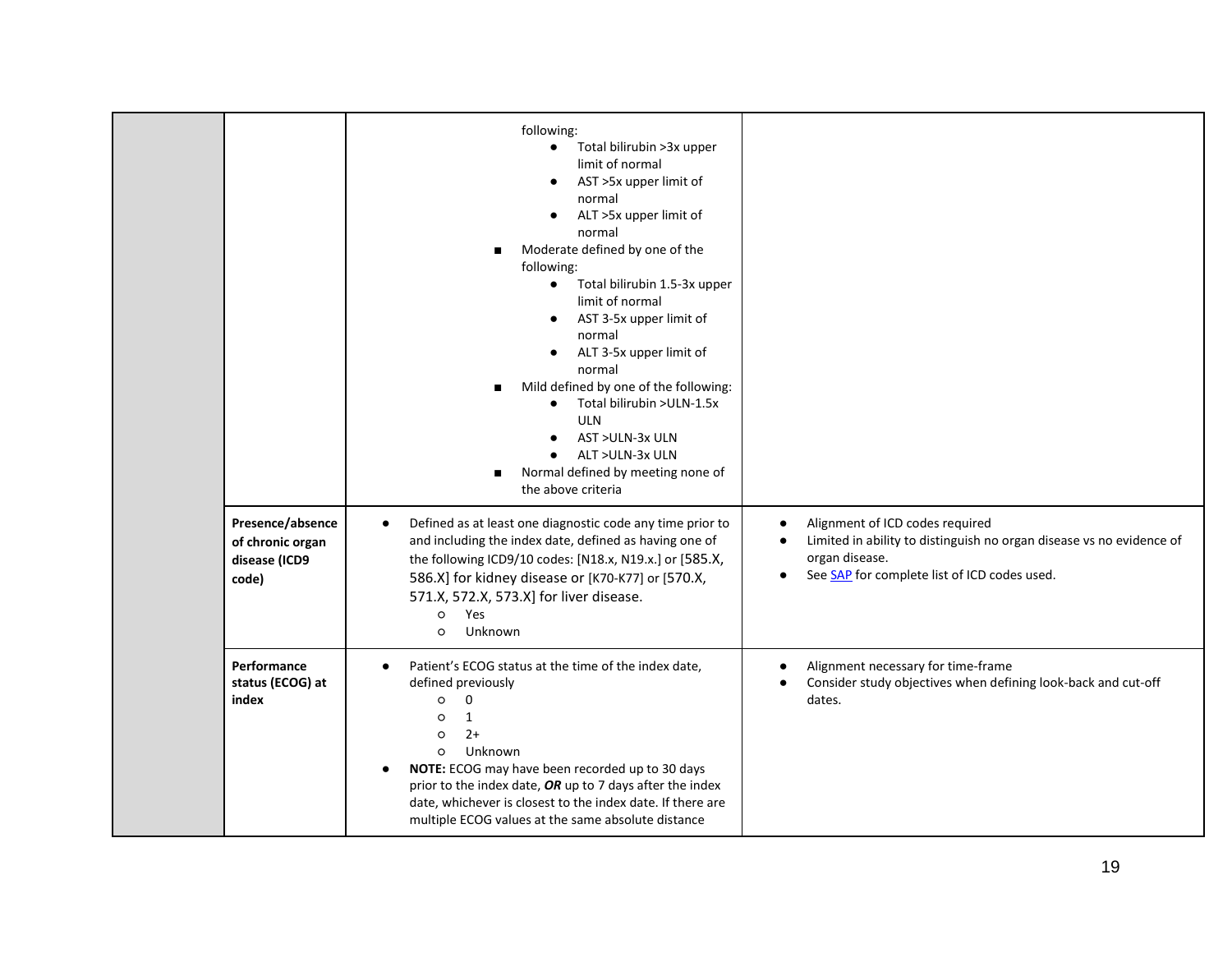|                  |                                             | from the index date, priority is given to the ECOG value<br>that precedes the index date. For patients with multiple<br>ECOG values recorded on the same day, the highest<br>value will be selected.                                                                                                                                                                                                                                                                                                                                        |                                                                                                                                                                                                                                                                                                                                                                   |
|------------------|---------------------------------------------|---------------------------------------------------------------------------------------------------------------------------------------------------------------------------------------------------------------------------------------------------------------------------------------------------------------------------------------------------------------------------------------------------------------------------------------------------------------------------------------------------------------------------------------------|-------------------------------------------------------------------------------------------------------------------------------------------------------------------------------------------------------------------------------------------------------------------------------------------------------------------------------------------------------------------|
|                  | <b>CNS Metastases</b>                       | Defined as at least one diagnostic code up to 30 days<br>$\bullet$<br>after the index date.<br>Complete list of ICD codes was created.<br>Secondary CNS neoplasm codes:<br>ICD9 codes: 198.3, 198.4/<br>$\circ$<br>ICD10 codes: C79.31, C79.32, C79.49.<br>$\circ$<br>Primary malignant neoplasm codes should be included if<br>they occur after index because the likelihood of a CNS<br>primary after a metastatic NSCLC is very unlikely and<br>miscoding is common. Primary CNS neoplasm codes:<br>ICD9: 191.-191.9/ ICD10: C71.0-C71.9 | Alignment necessary<br>Consider structured ICD codes.<br>See SAP for complete list of ICD codes used.                                                                                                                                                                                                                                                             |
| <b>Endpoints</b> | Date of death                               | rwOS event date<br>$\bullet$                                                                                                                                                                                                                                                                                                                                                                                                                                                                                                                | Alignment necessary<br>Consider minimum standards for data completeness                                                                                                                                                                                                                                                                                           |
|                  | Start date of<br>regimen after<br>frontline | Start date of regimen immediately after frontline (i.e.,<br>$\bullet$<br>second-line)<br>NOTE: Patients with a death prior to having another line<br>$\bullet$<br>will be considered as having an event<br>rwTTNT event date for endpoints of regimen after<br>$\bullet$<br>frontline [i.e., second-line] or death                                                                                                                                                                                                                          |                                                                                                                                                                                                                                                                                                                                                                   |
|                  | Last confirmed<br>activity date             | Patient's last known structured recorded clinical activity<br>For calculation of structured follow-up time<br>$\bullet$<br>rwTTNT or rwOS censor date<br>$\bullet$                                                                                                                                                                                                                                                                                                                                                                          | Definition variability appropriate. Separate definitions required for<br>٠<br>EHR-based vs claims-based data sources.<br>Various types of patient activity recorded in different datasets (e.g.<br>$\bullet$<br>structured visits, labs, abstracted dates) and their applicability for<br>use as censoring dates for the chosen endpoint, should be<br>considered |
|                  | <b>Frontline</b><br>discontinuation<br>date | Date of frontline regimen discontinuation<br>rwTTD event date                                                                                                                                                                                                                                                                                                                                                                                                                                                                               |                                                                                                                                                                                                                                                                                                                                                                   |
|                  | <b>Frontline last</b><br>continuing date    | Date of last known frontline regimen when there is no<br>$\bullet$<br>frontline discontinuation (i.e., still on frontline therapy)<br>at the data cutoff                                                                                                                                                                                                                                                                                                                                                                                    |                                                                                                                                                                                                                                                                                                                                                                   |